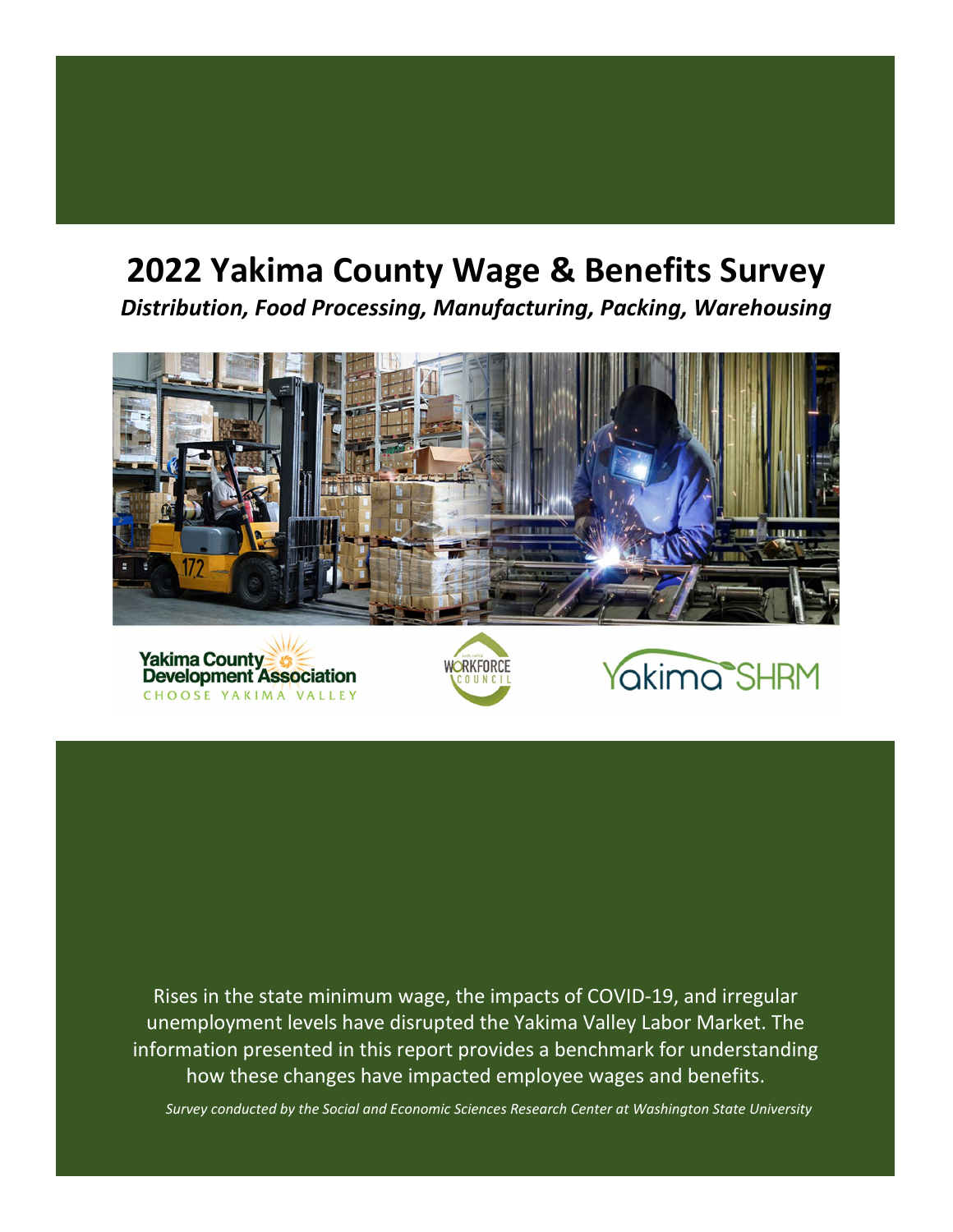# **Table of Contents**

| Premiums for Plans with Deductibles from \$1,000 to \$2,750 (52% of all plans) 18        |  |
|------------------------------------------------------------------------------------------|--|
| Premiums for Plans with Deductibles from \$3,000 to \$7,500 (24% of all plans) 19        |  |
|                                                                                          |  |
|                                                                                          |  |
|                                                                                          |  |
|                                                                                          |  |
|                                                                                          |  |
| Vacation Time and Sick Time are Tracked Together - Holiday Time is Tracked Seperately 33 |  |
|                                                                                          |  |
|                                                                                          |  |
|                                                                                          |  |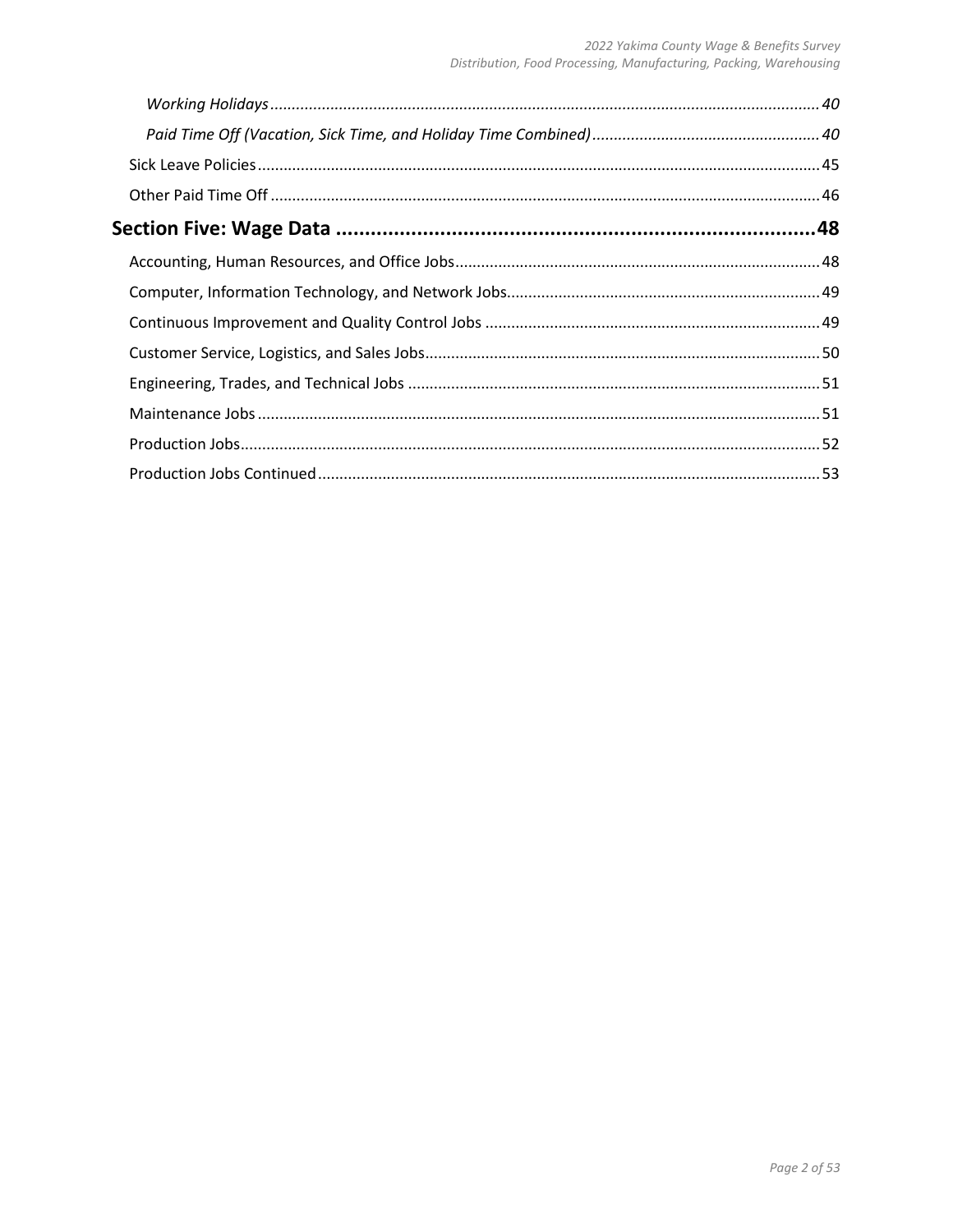# <span id="page-3-0"></span>Section One: Business & Employee Information

## <span id="page-3-1"></span>Type of Business and Employee Count

#### 53 businesses provided data



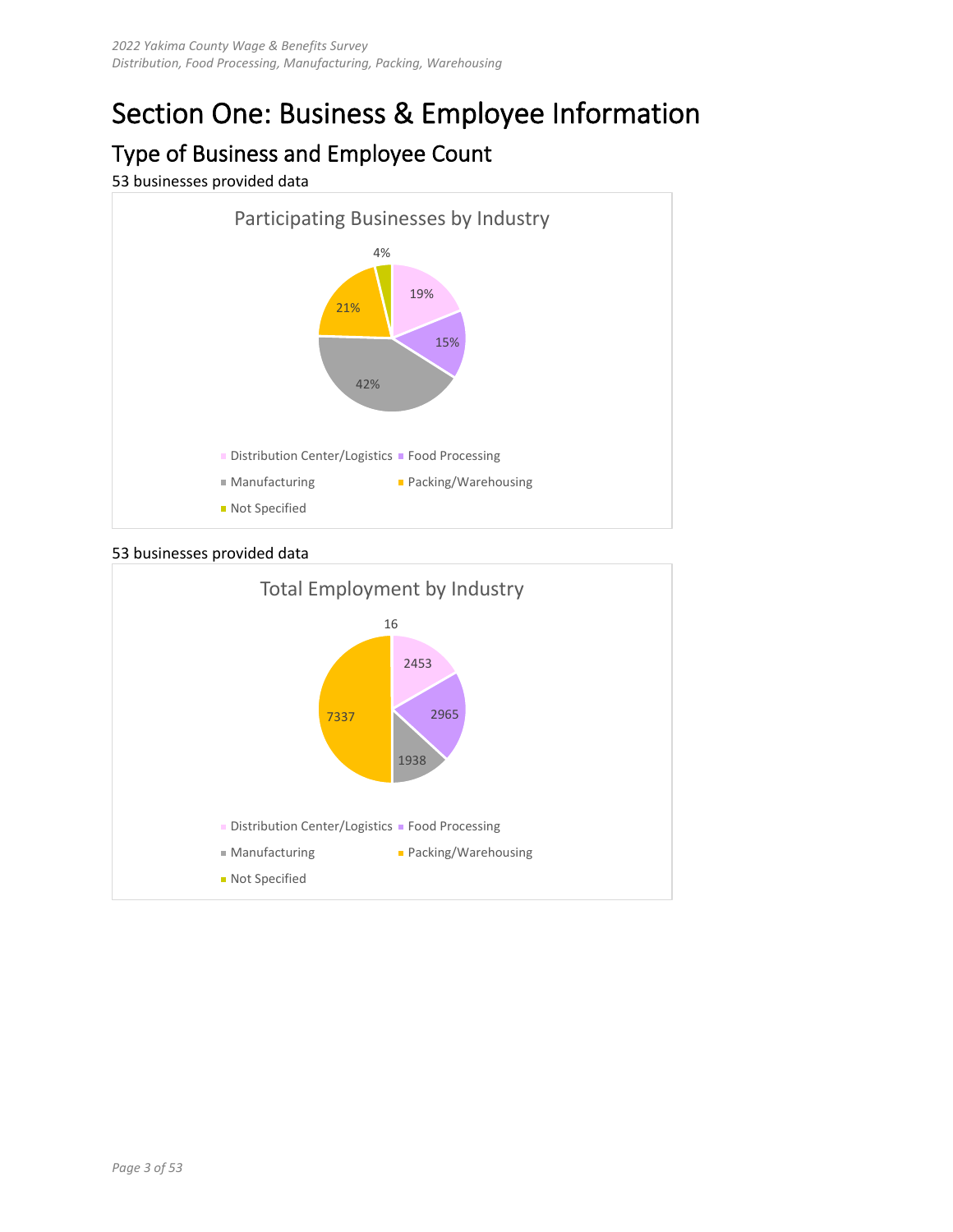## <span id="page-4-0"></span>Employees by Age Group

30 business provided data for hourly employees and 29 businesses provided data for salaried employees



## <span id="page-4-1"></span>Employees by Gender

32 businesses provided data for hourly and salaried employees

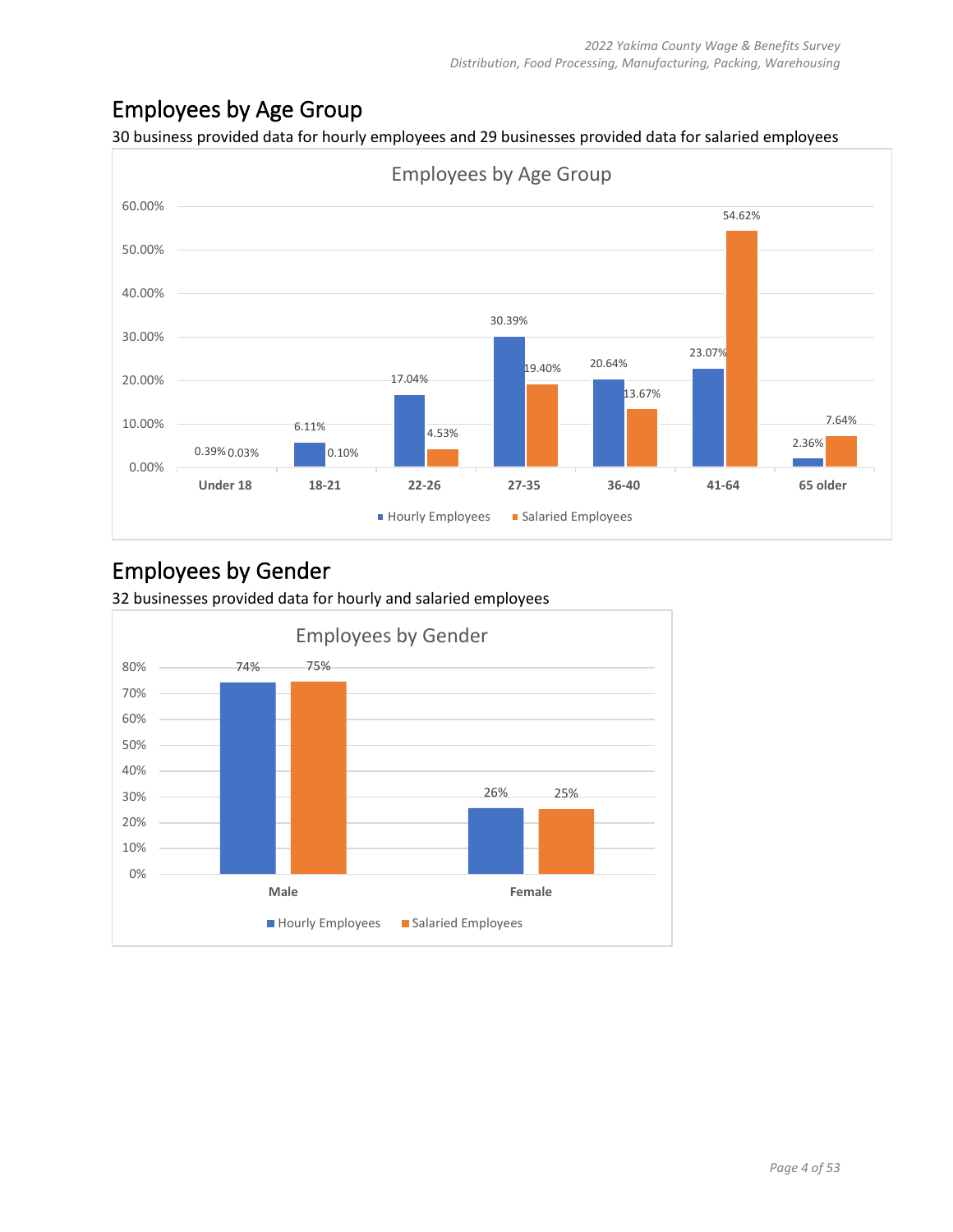## <span id="page-5-0"></span>Employees by Race/Ethnicity





## <span id="page-5-1"></span>Employees by Exempt Status

30 businesses provided data for hourly employees and 32 businesses provided data for salaried employees

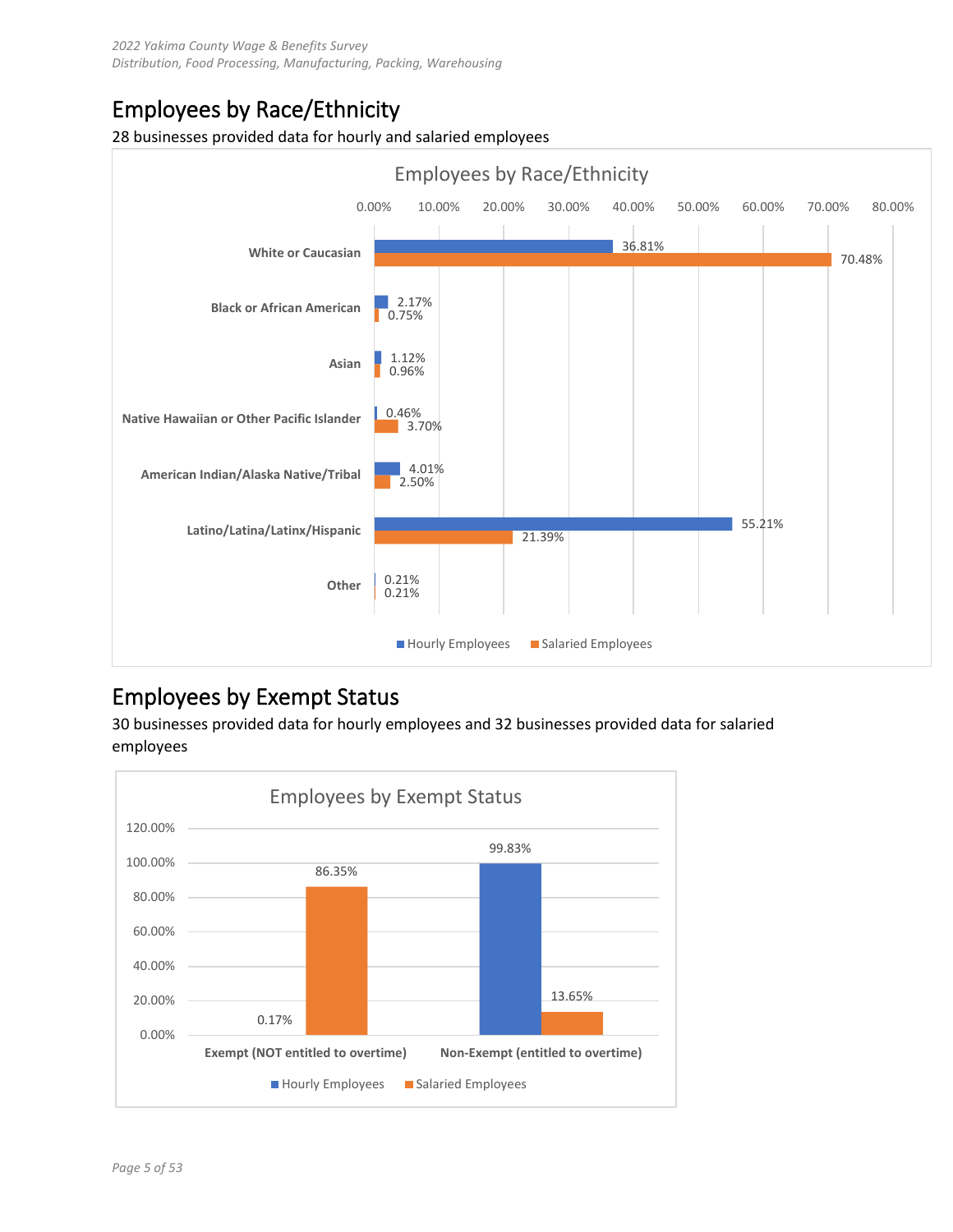### <span id="page-6-0"></span>Shifts and Shift Premiums

53 businesses provided data



#### 53 businesses provided data



**15 businesses provide data on the value of shift premium. The weighted average shift premium across all shifts and businesses is \$0.89 per hour worked.**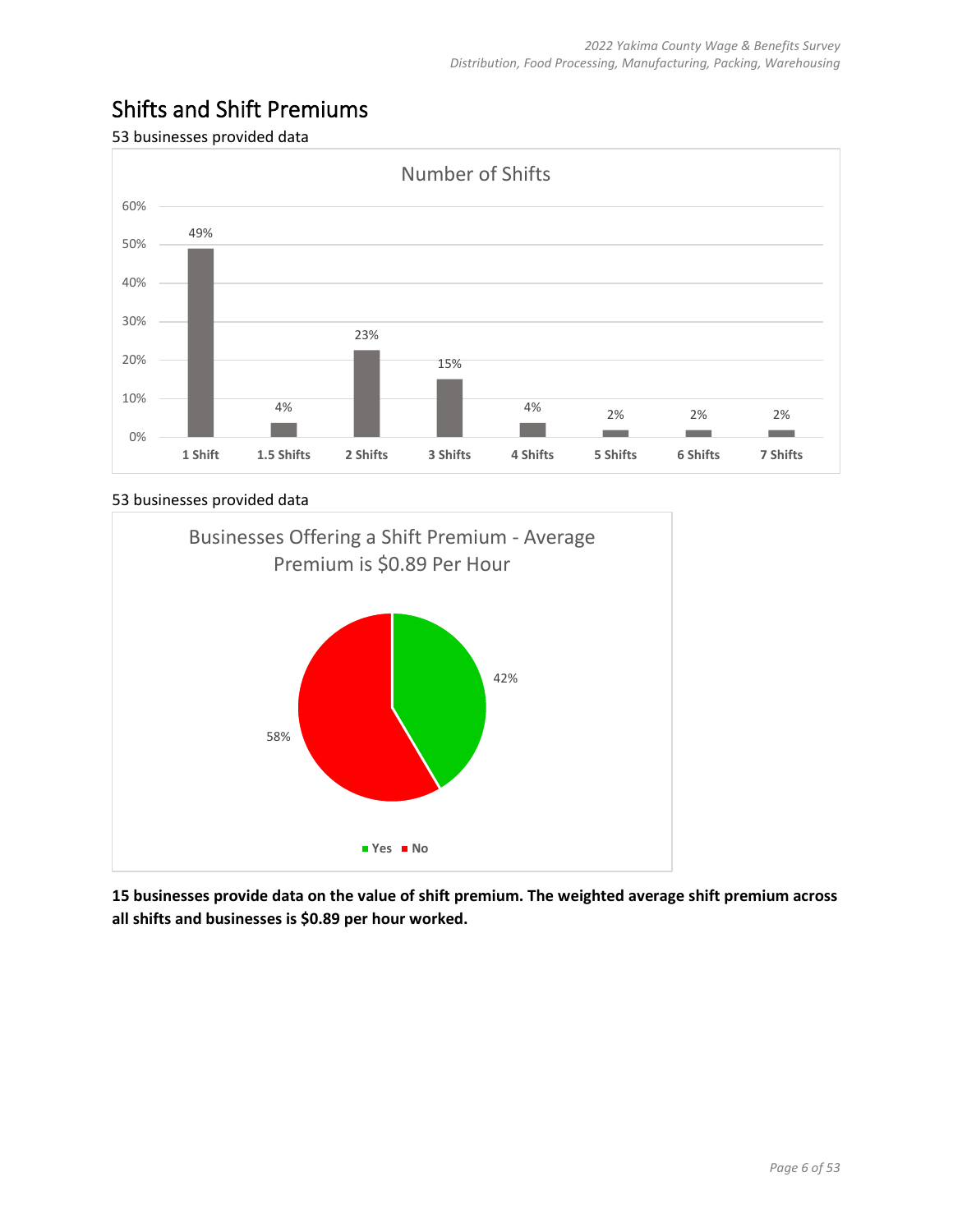## <span id="page-7-0"></span>Employment Change Past 12 Months

53 businesses provided data







**A net loss of 88 employees was reported by the 26 businesses that had employment changes**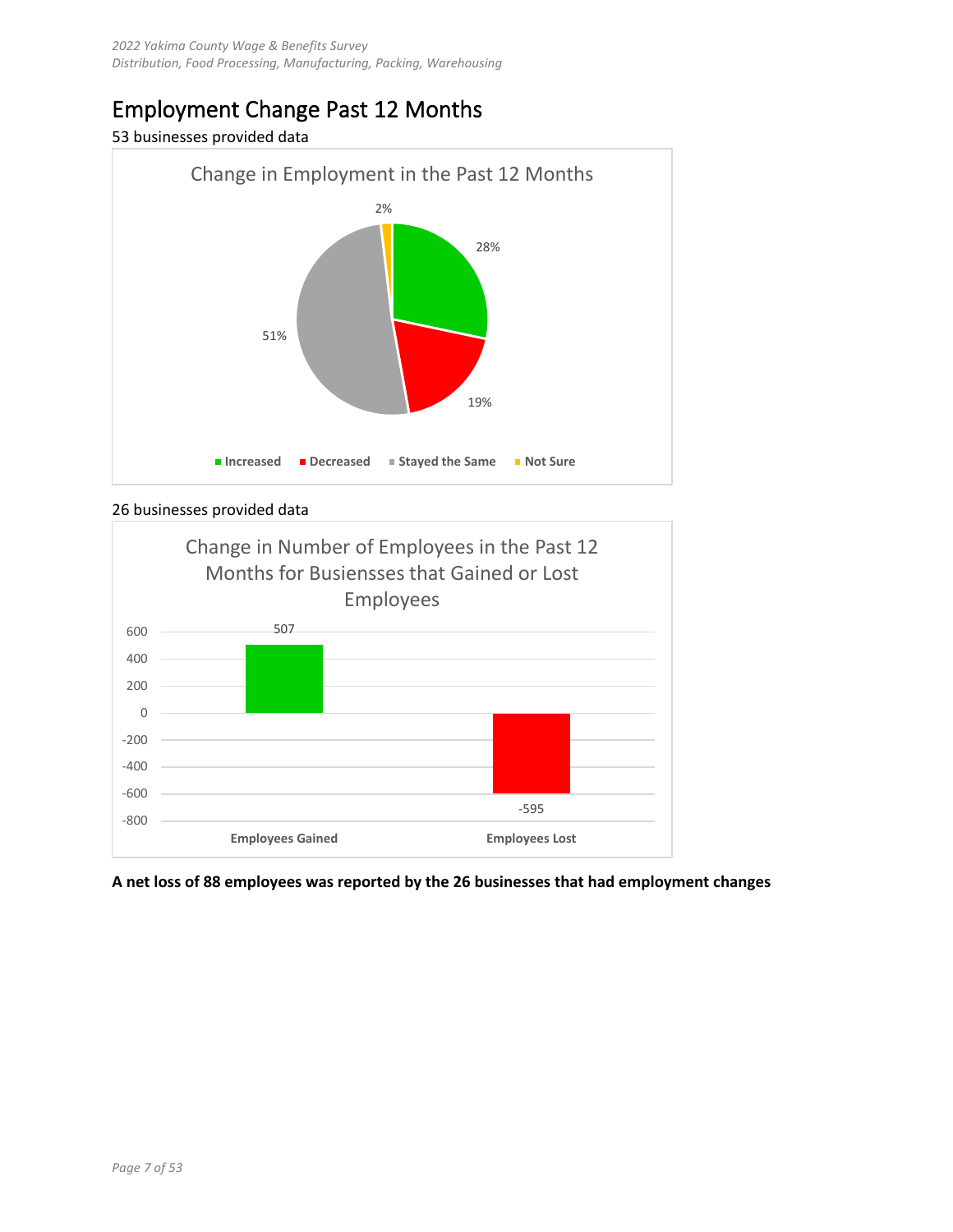### <span id="page-8-0"></span>Forecasted Employment Changes in the Next 12 Months

53 businesses provided data



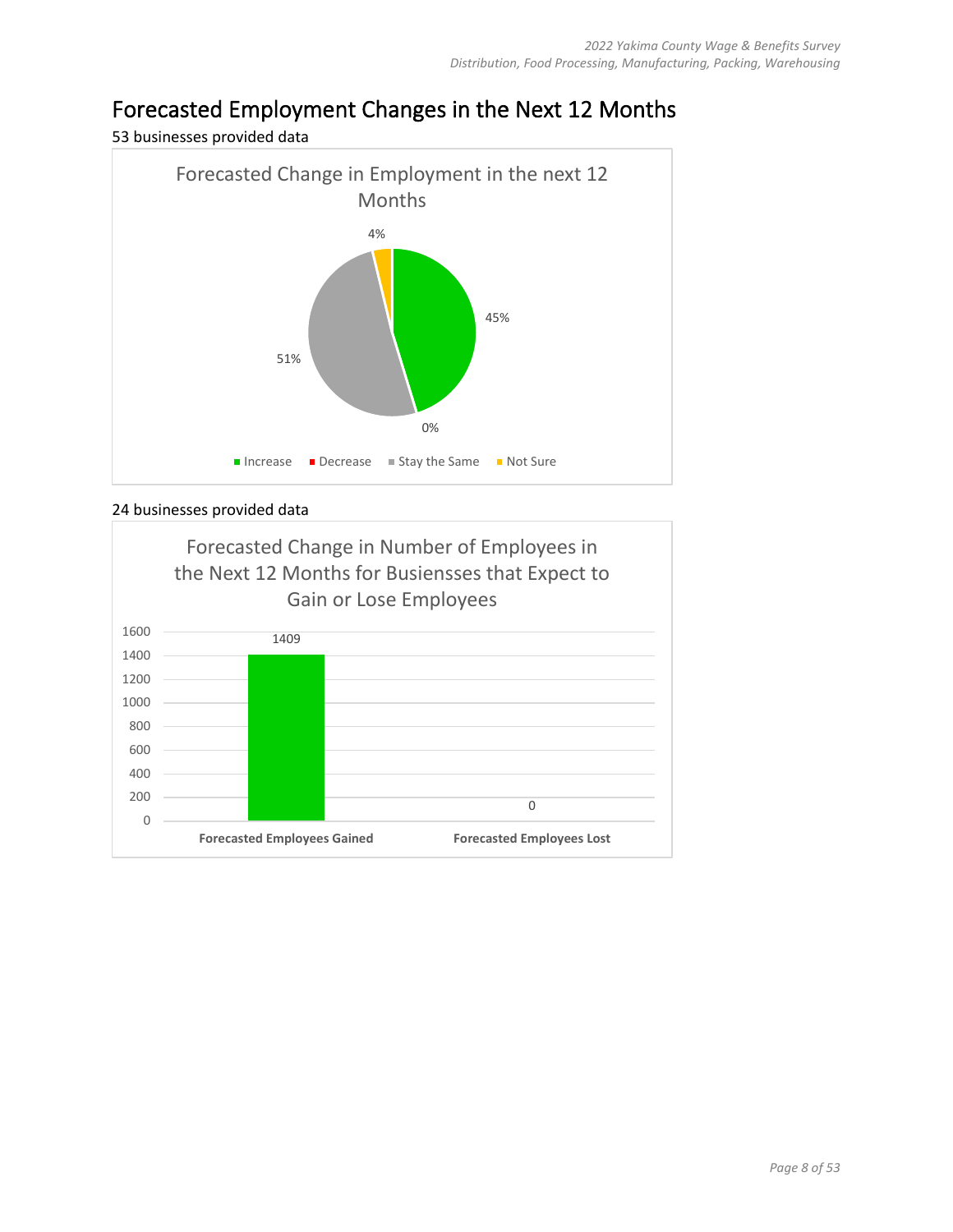# <span id="page-9-0"></span>Section Two: Employee Hiring

## <span id="page-9-1"></span>Methods for Recruiting Employees

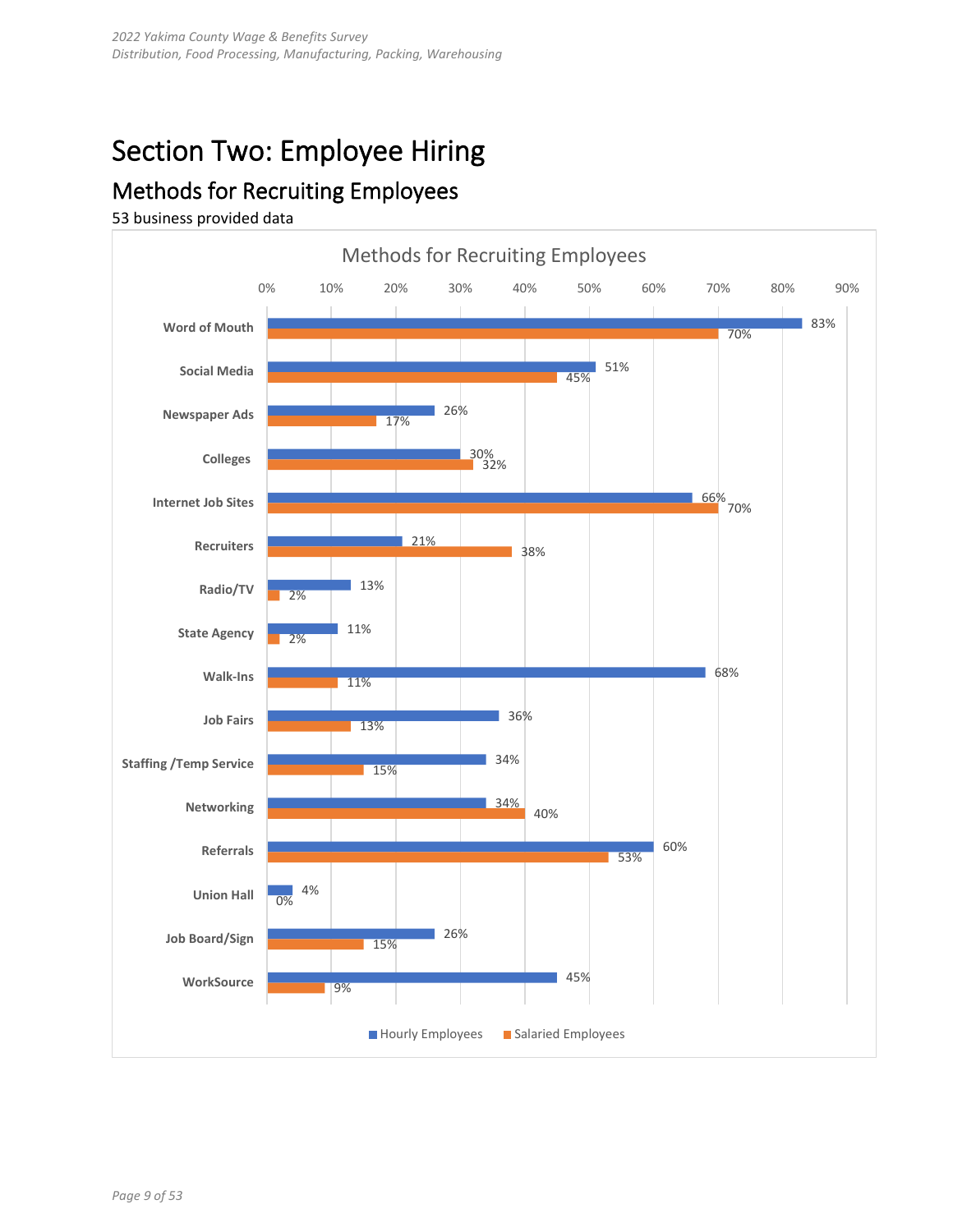## <span id="page-10-0"></span>Employee Screening and Testing

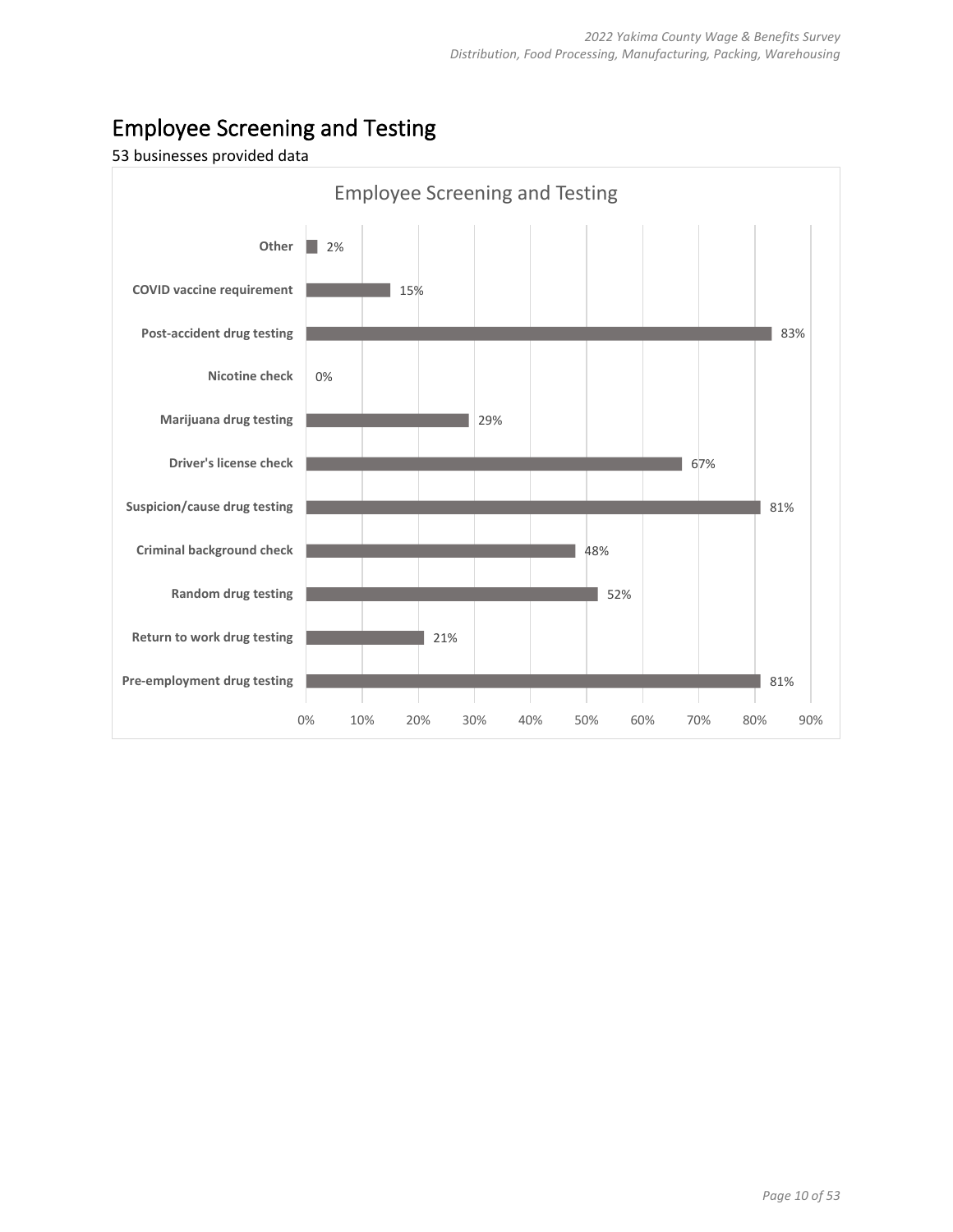# <span id="page-11-0"></span>Section Three: Employee Benefits

## <span id="page-11-1"></span>Retirement Plans, Bonuses, and Other Financial Benefits

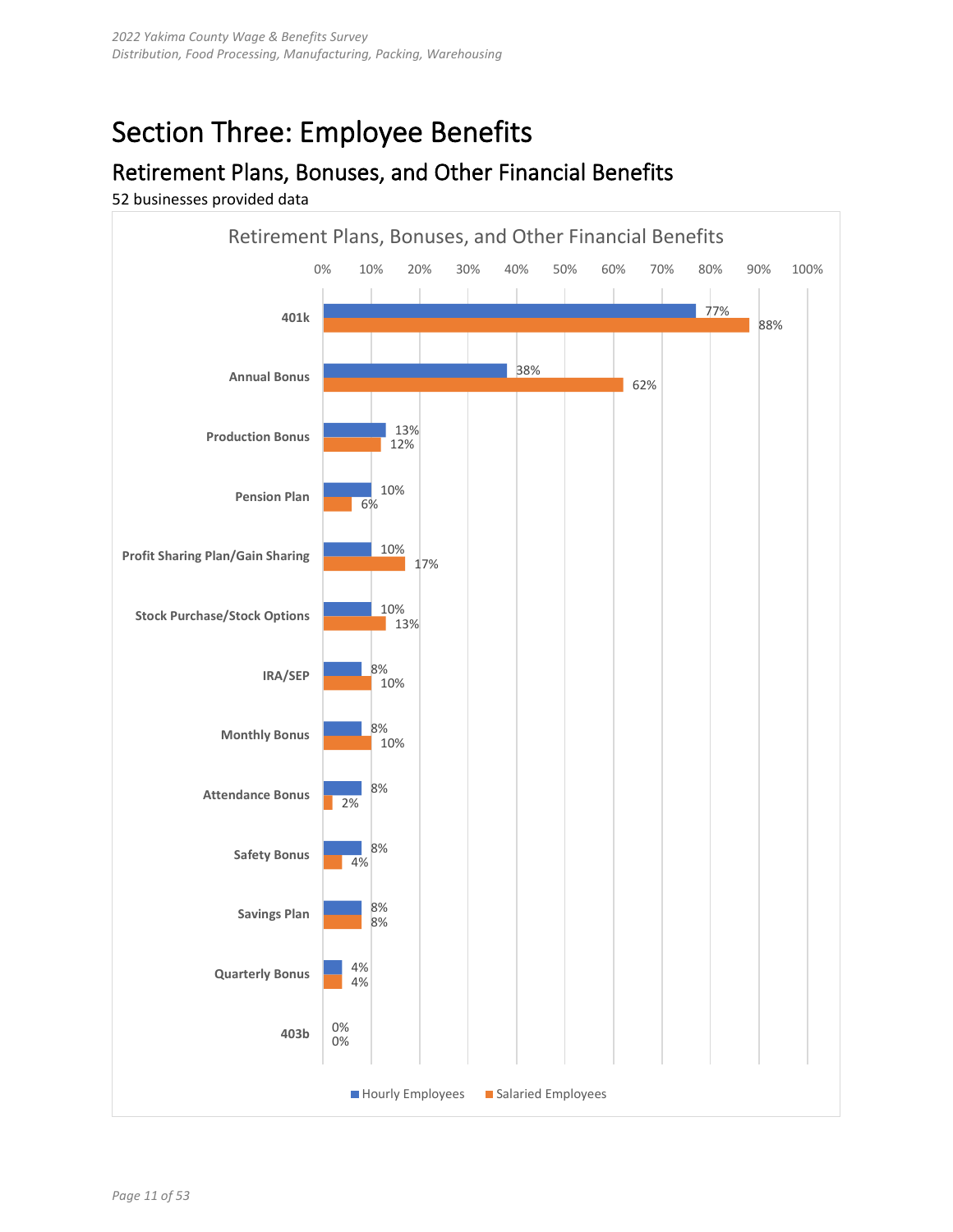## <span id="page-12-0"></span>Miscellaneous Benefits and Allowances

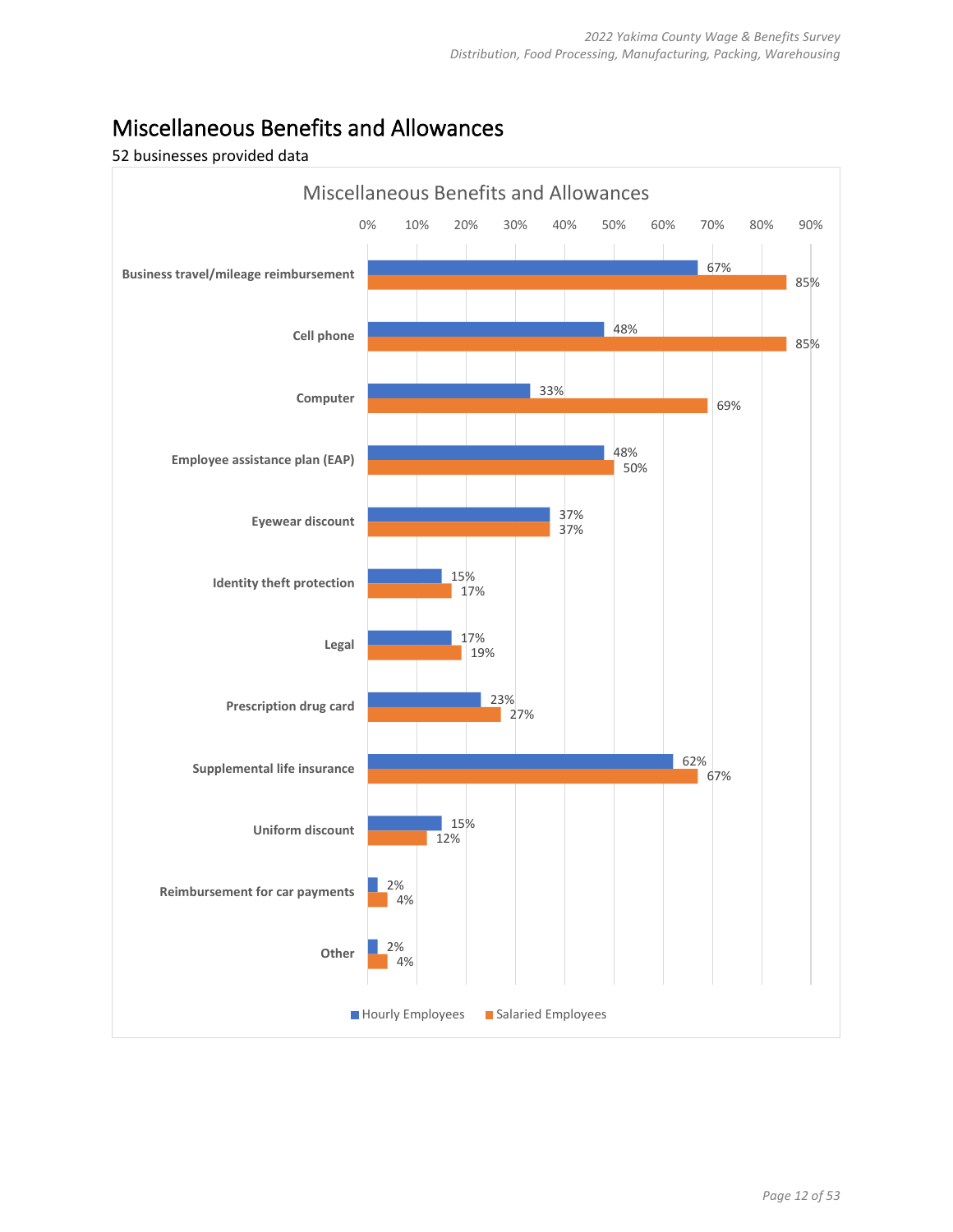## <span id="page-13-0"></span>Company Vehicle

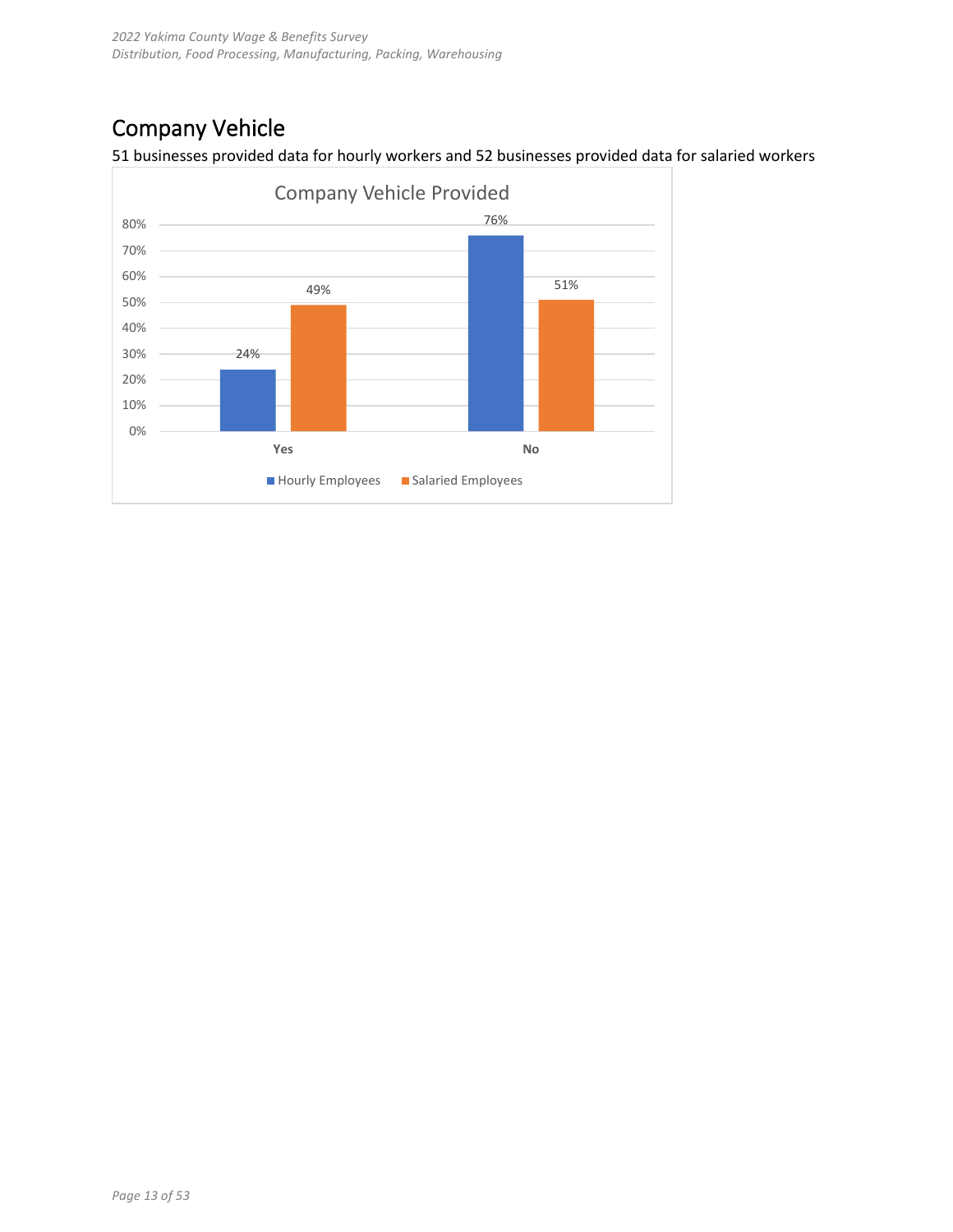## <span id="page-14-0"></span>Health Care Plans

### <span id="page-14-1"></span>Number of Plans Offered

51 businesses provided data for hourly employees and 48 business provided data for salaried employees

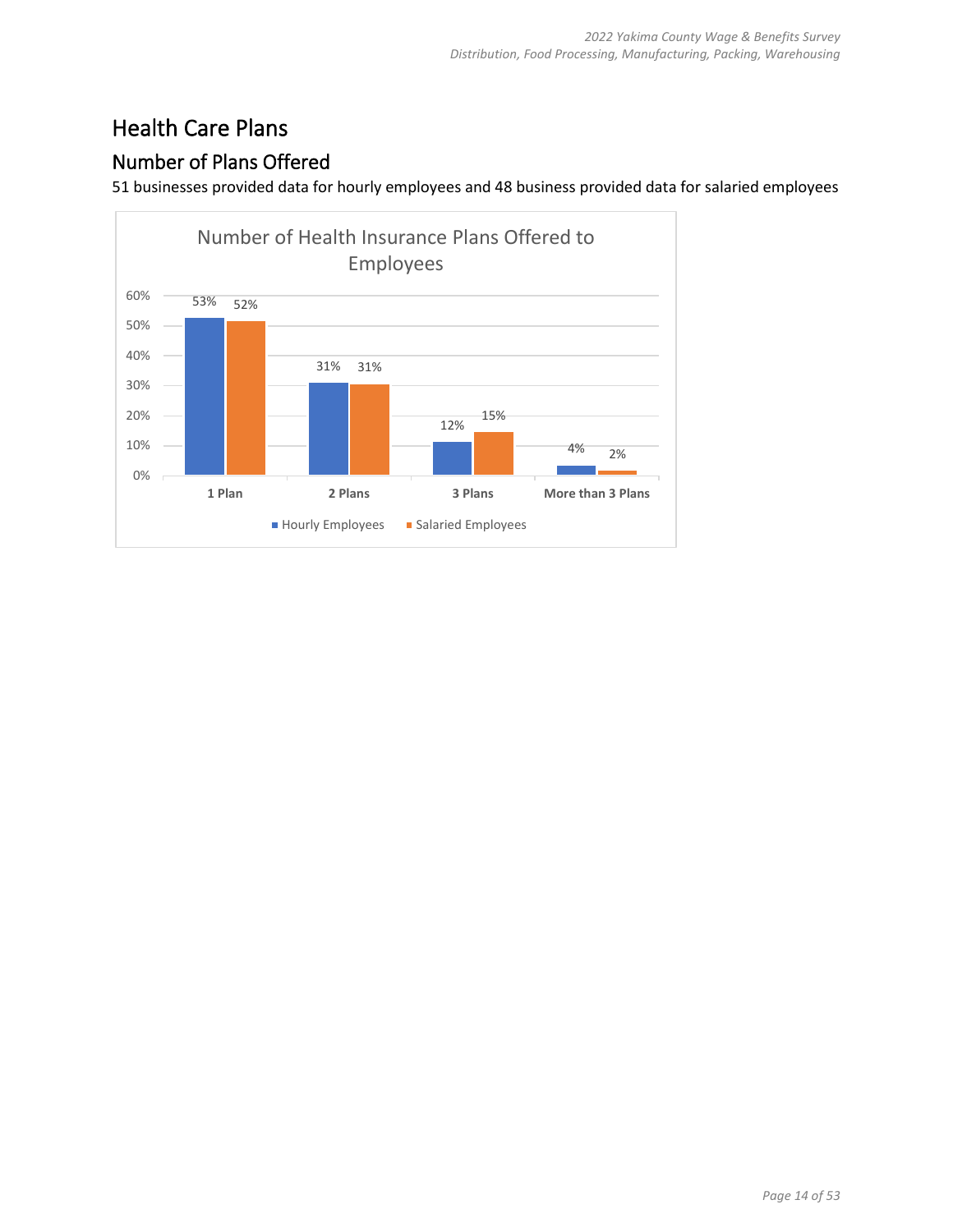### <span id="page-15-0"></span>Plans Sorted by Annual Deductible

51 businesses provided data for hourly employees and 41 business provided data for salaried employees

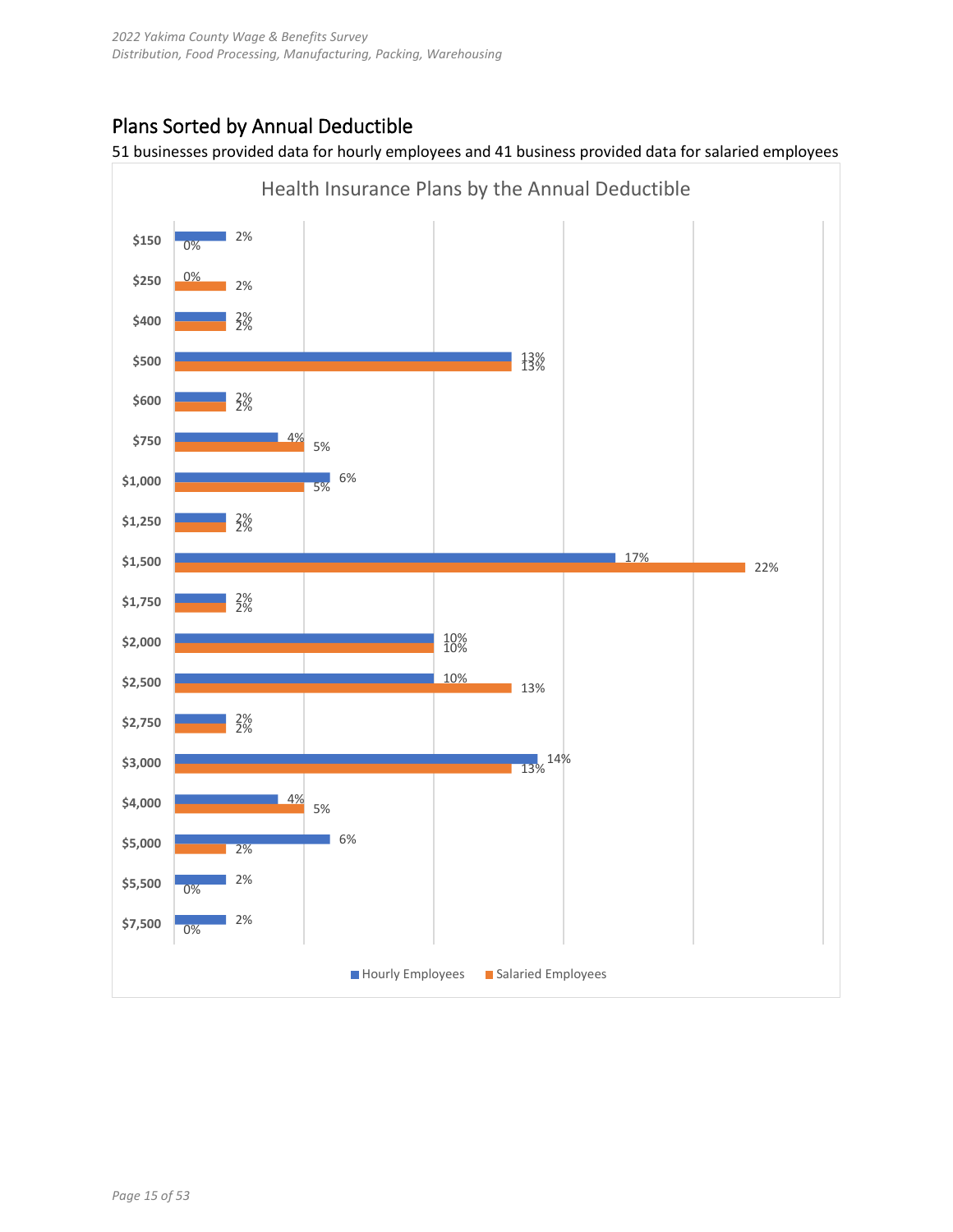### <span id="page-16-0"></span>Employee and Business Premium for All Plans

51 businesses provided data for hourly employees and 41 business provided data for salaried employees



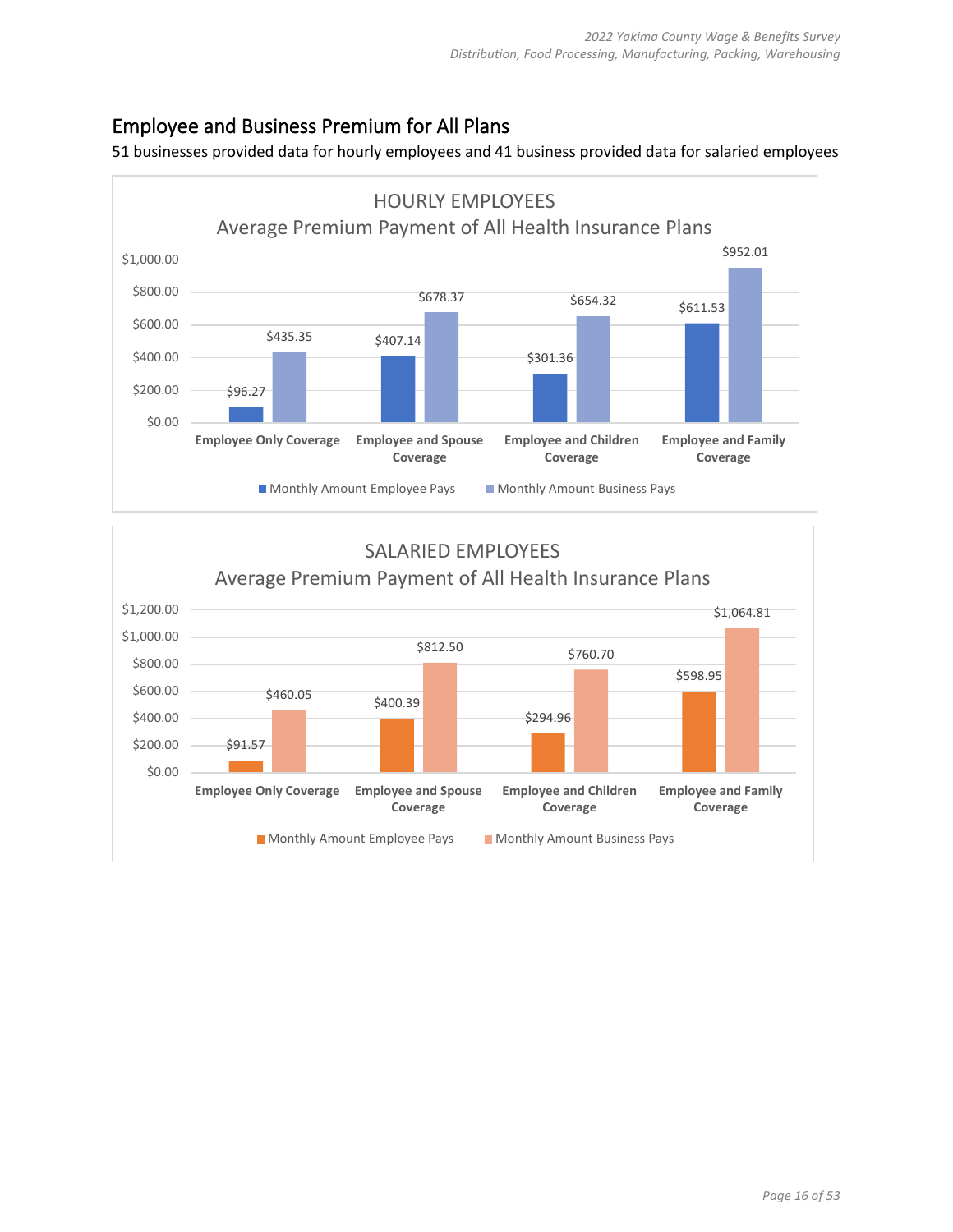### <span id="page-17-0"></span>Premiums for Plans with Deductibles from \$150 to \$750 (24% of all plans)

12 businesses provided data for hourly employees and 10 business provided data for salaried employees



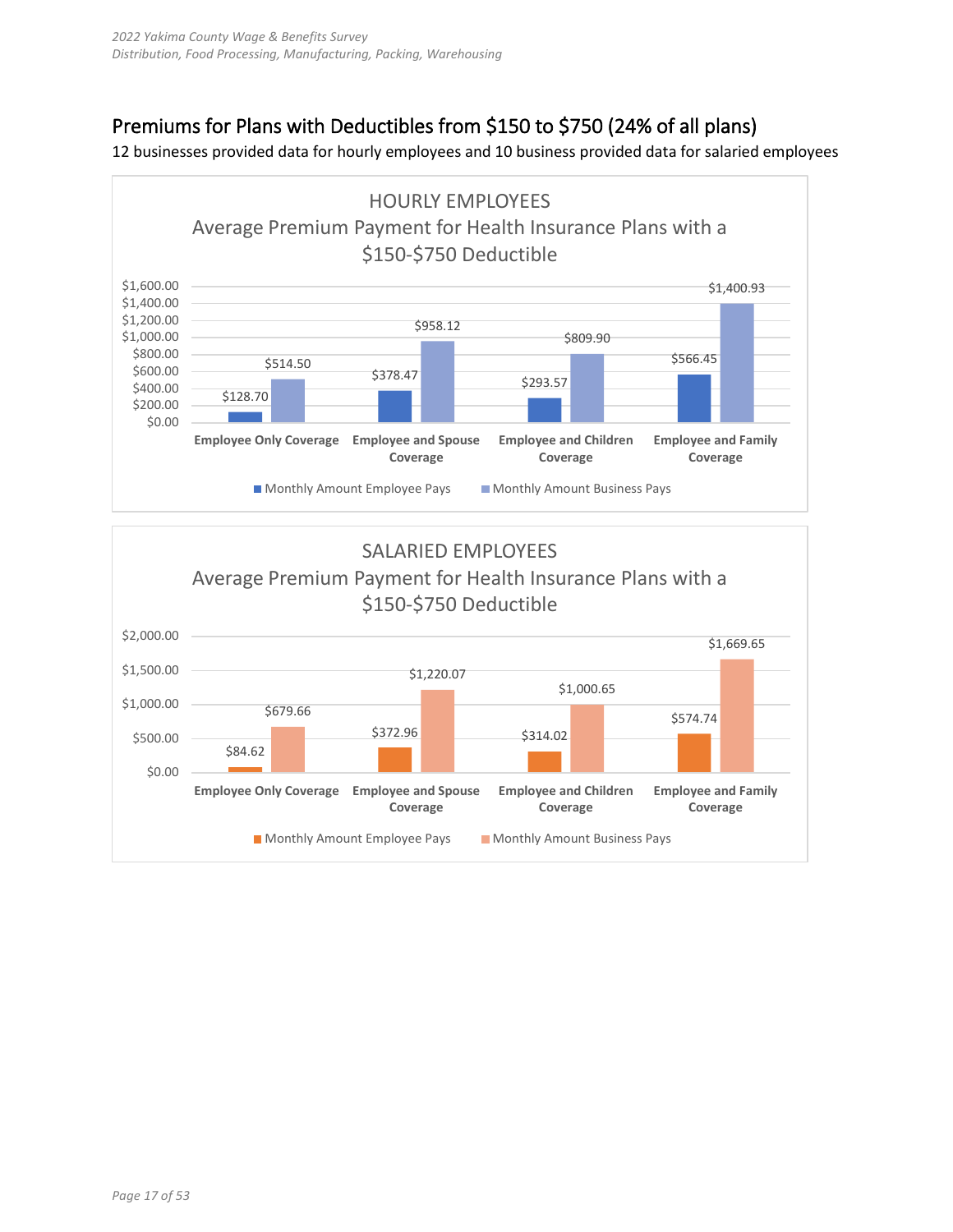### <span id="page-18-0"></span>Premiums for Plans with Deductibles from \$1,000 to \$2,750 (52% of all plans)



25 businesses provided data for hourly employees and 23 business provided data for salaried employees

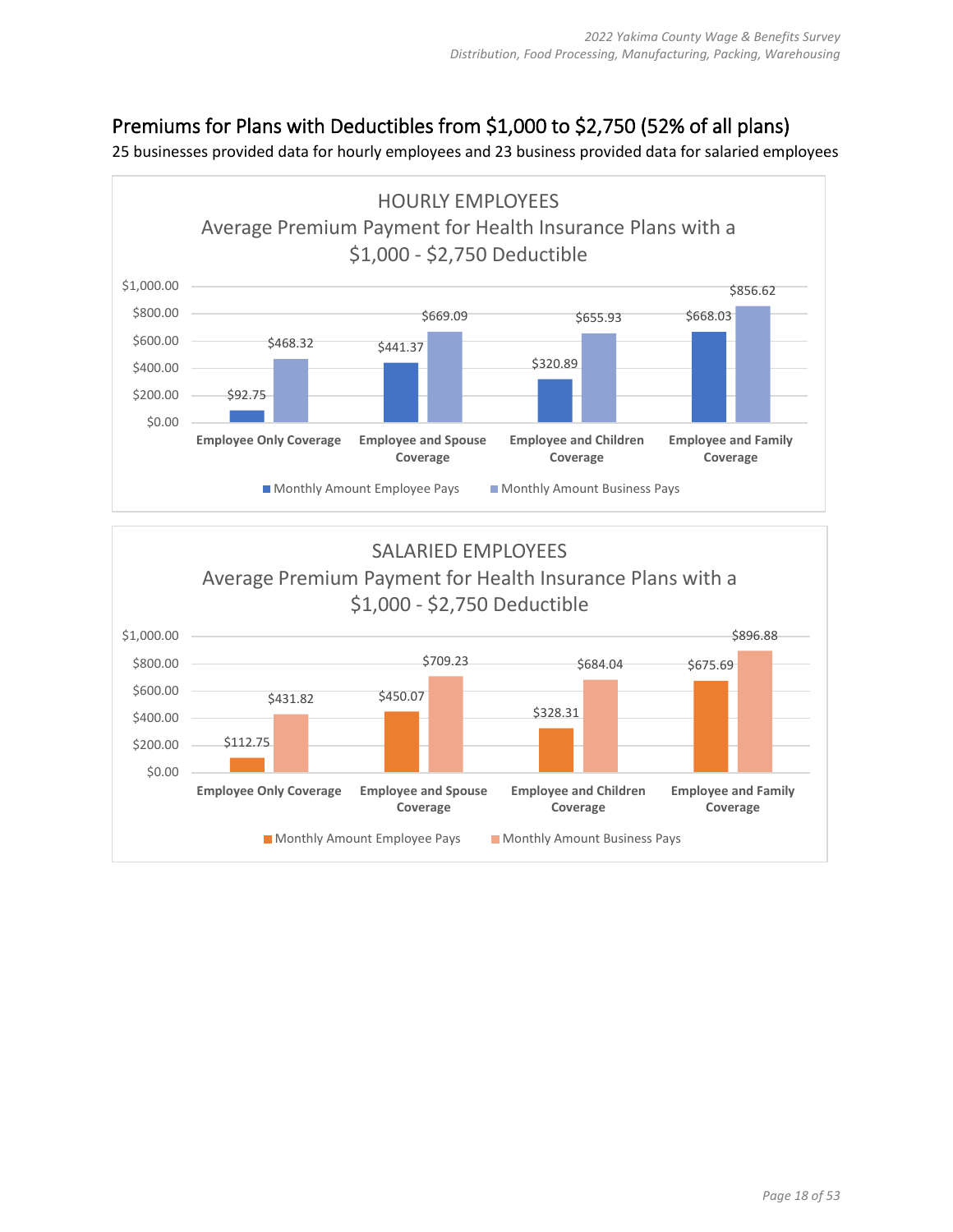### <span id="page-19-0"></span>Premiums for Plans with Deductibles from \$3,000 to \$7,500 (24% of all plans)



14 businesses provided data for hourly employees and 8 business provided data for salaried employees

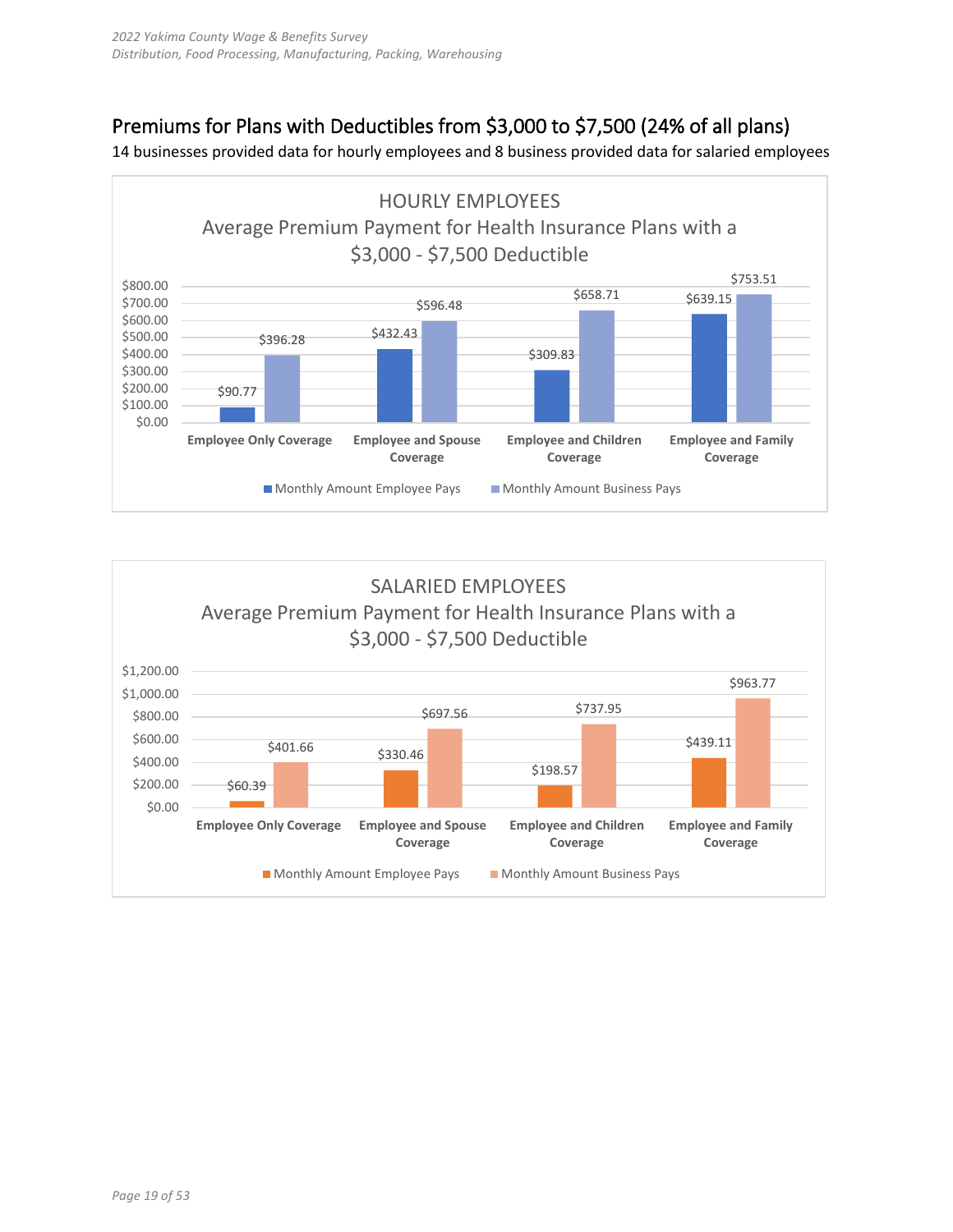## <span id="page-20-0"></span>Section Four: Paid Time Off

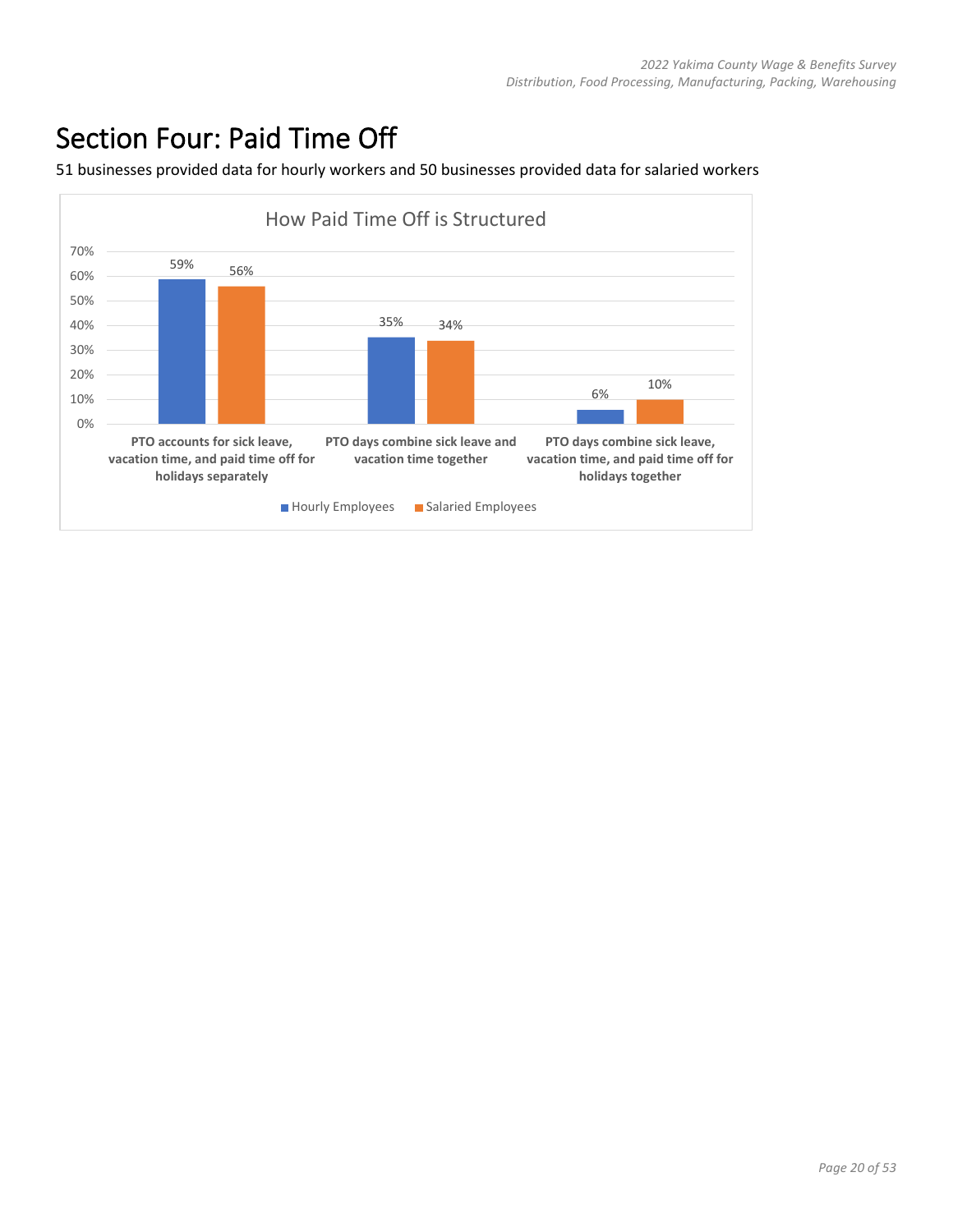## <span id="page-21-0"></span>Vacation Time, Sick Time, and Holiday Time are Tracked Seperately

### <span id="page-21-1"></span>Sick Time

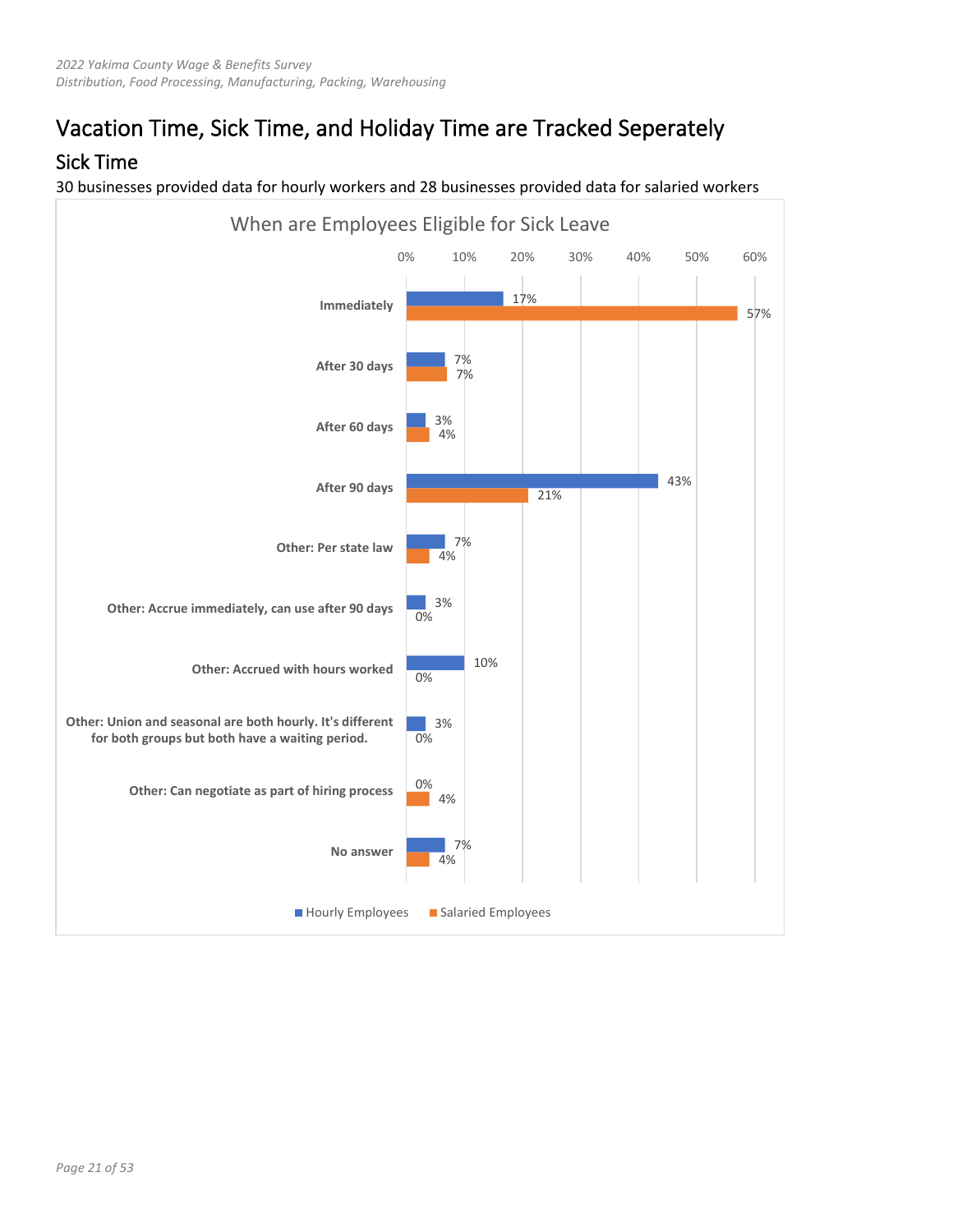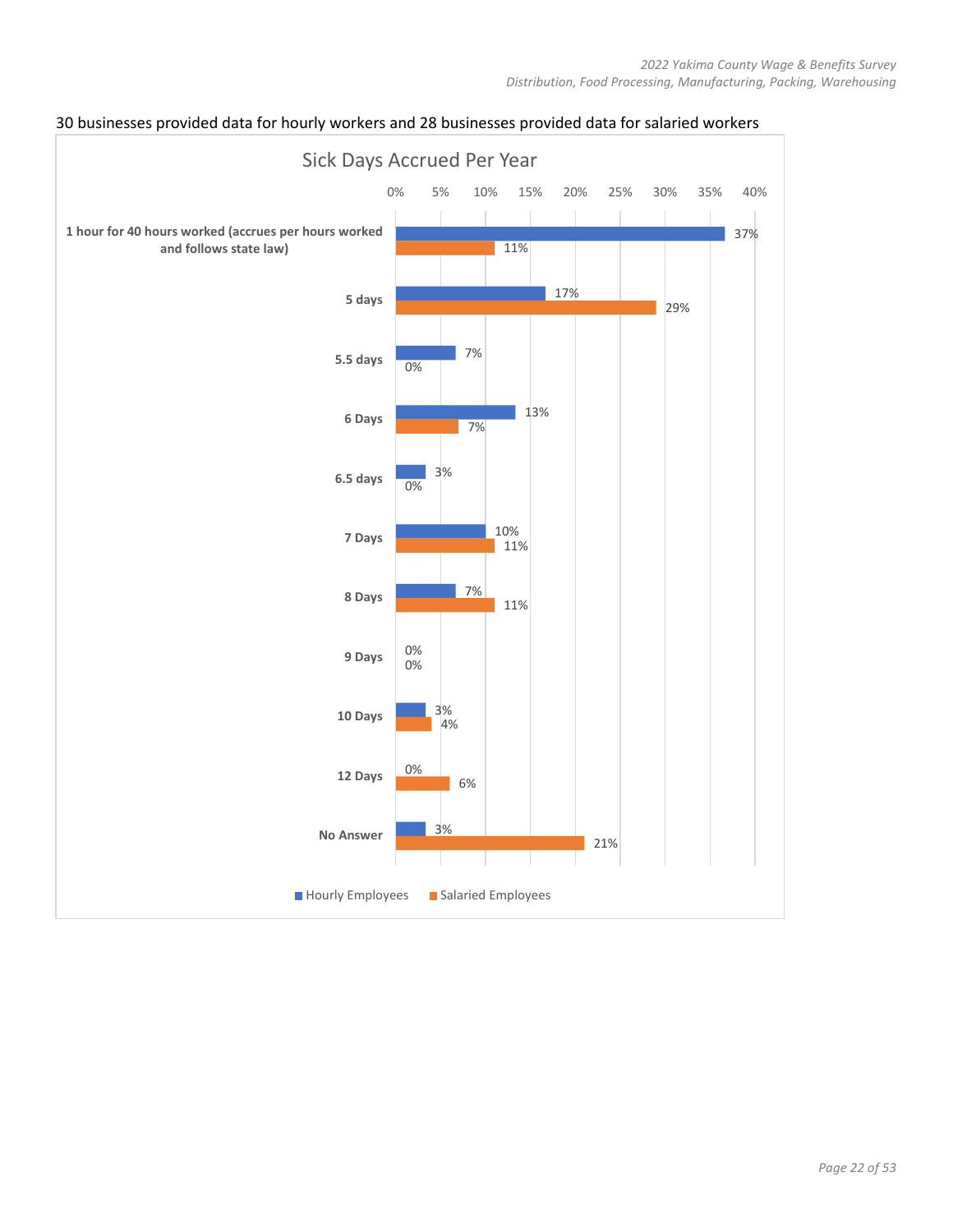



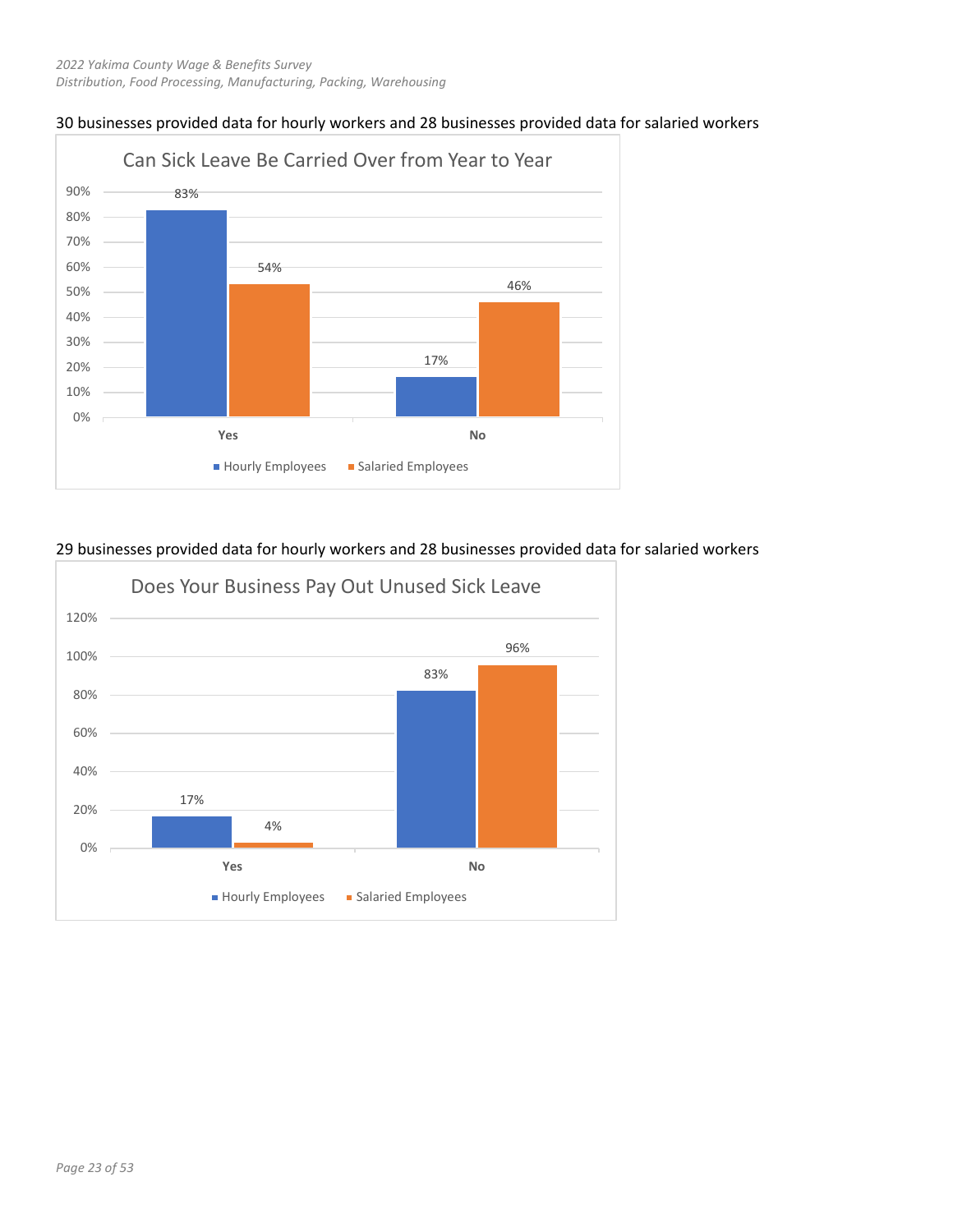### <span id="page-24-0"></span>Vacation Time

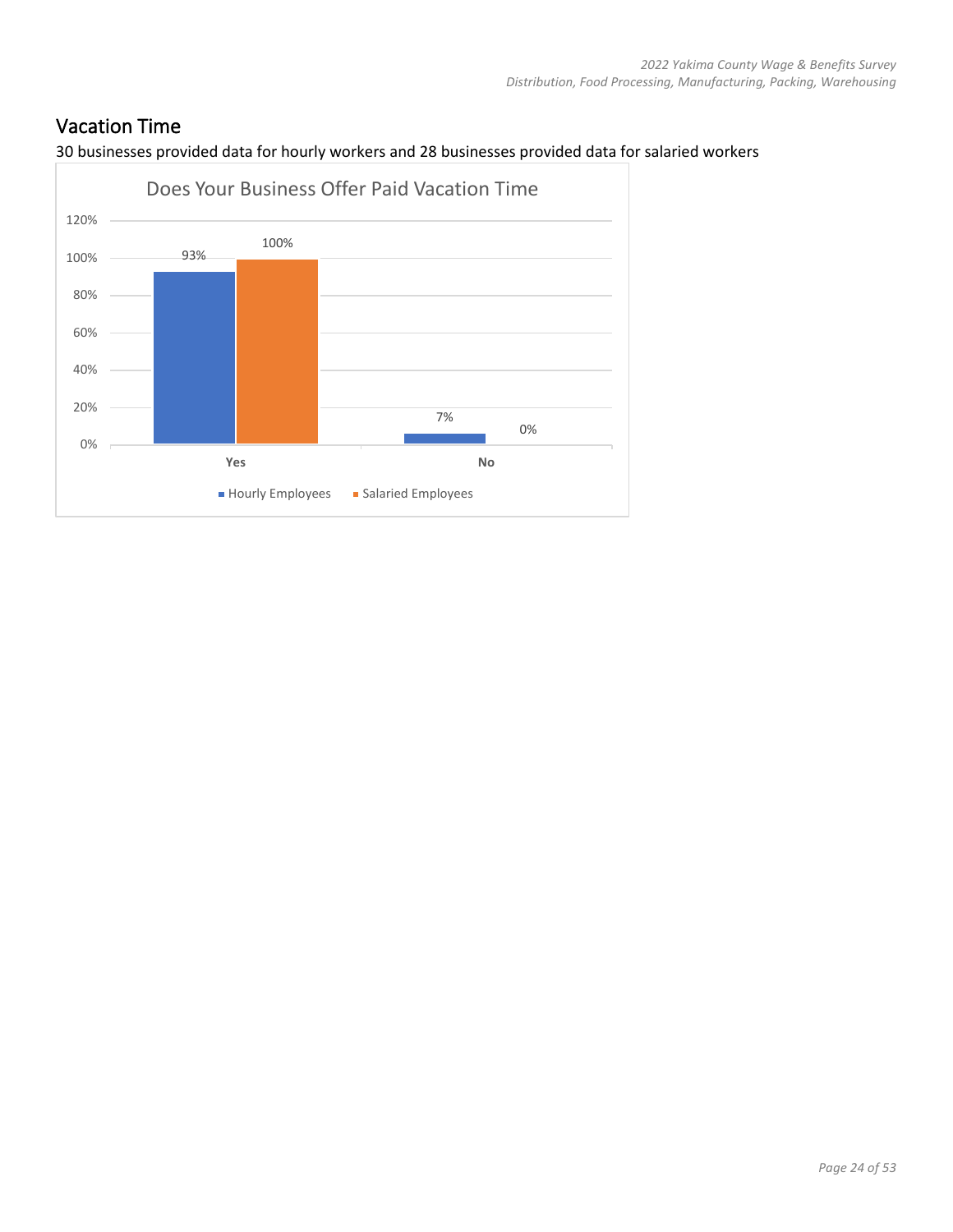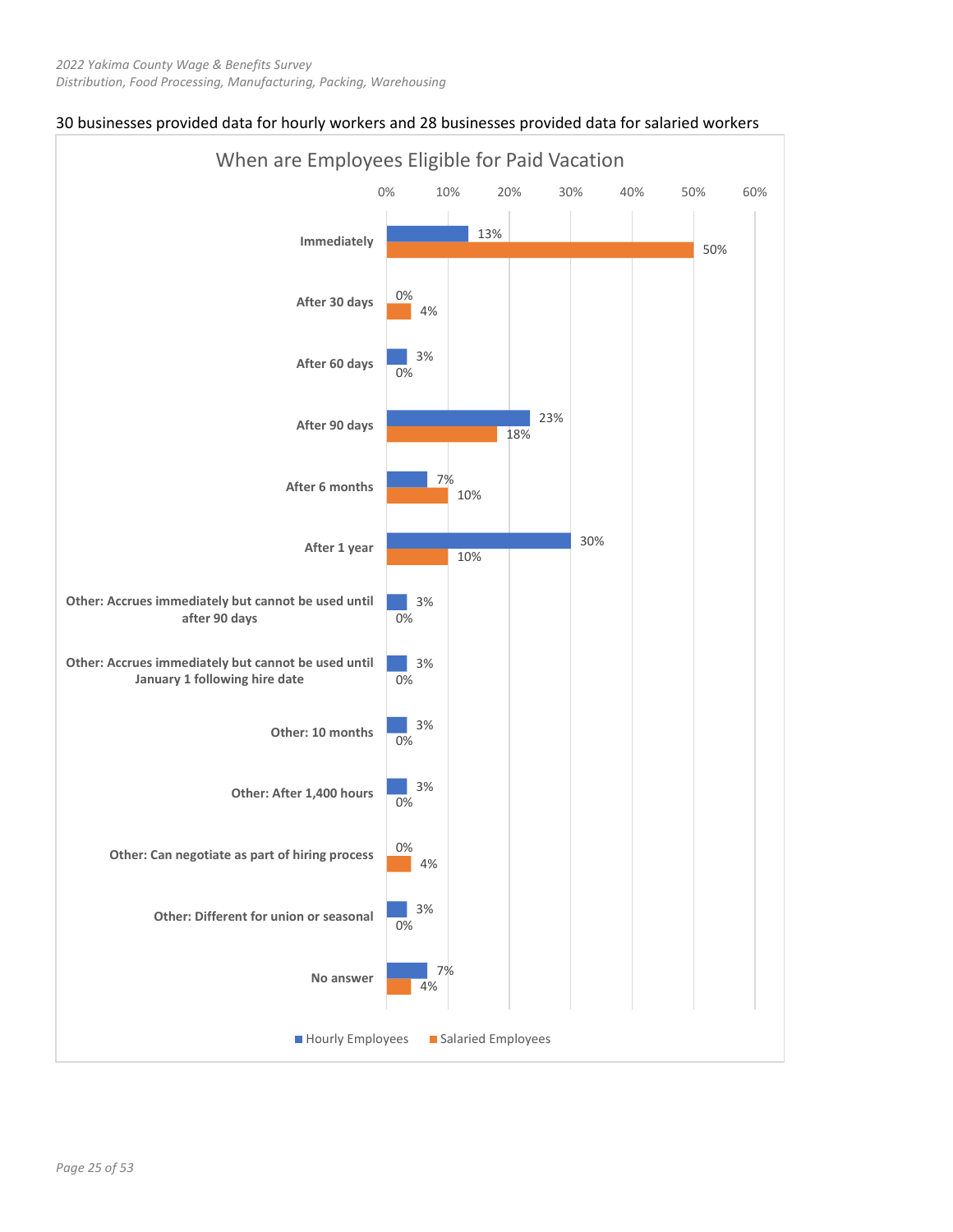

27 businesses provided data for hourly workers and 28 businesses provided data for salaried workers



Vacation Time After 1 Year of Employment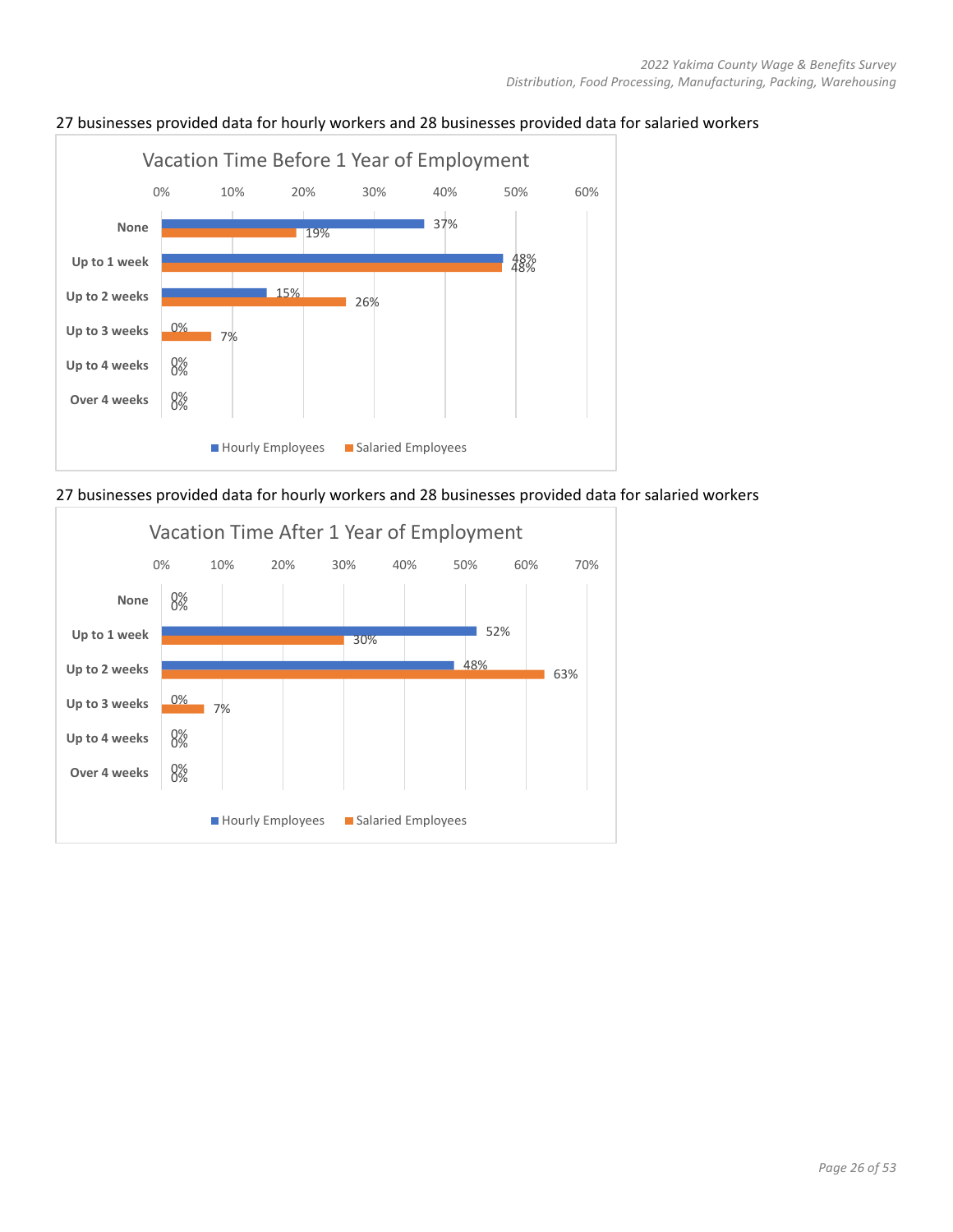

27 businesses provided data for hourly workers and 28 businesses provided data for salaried workers



Vacation Time After 10 Years of Employment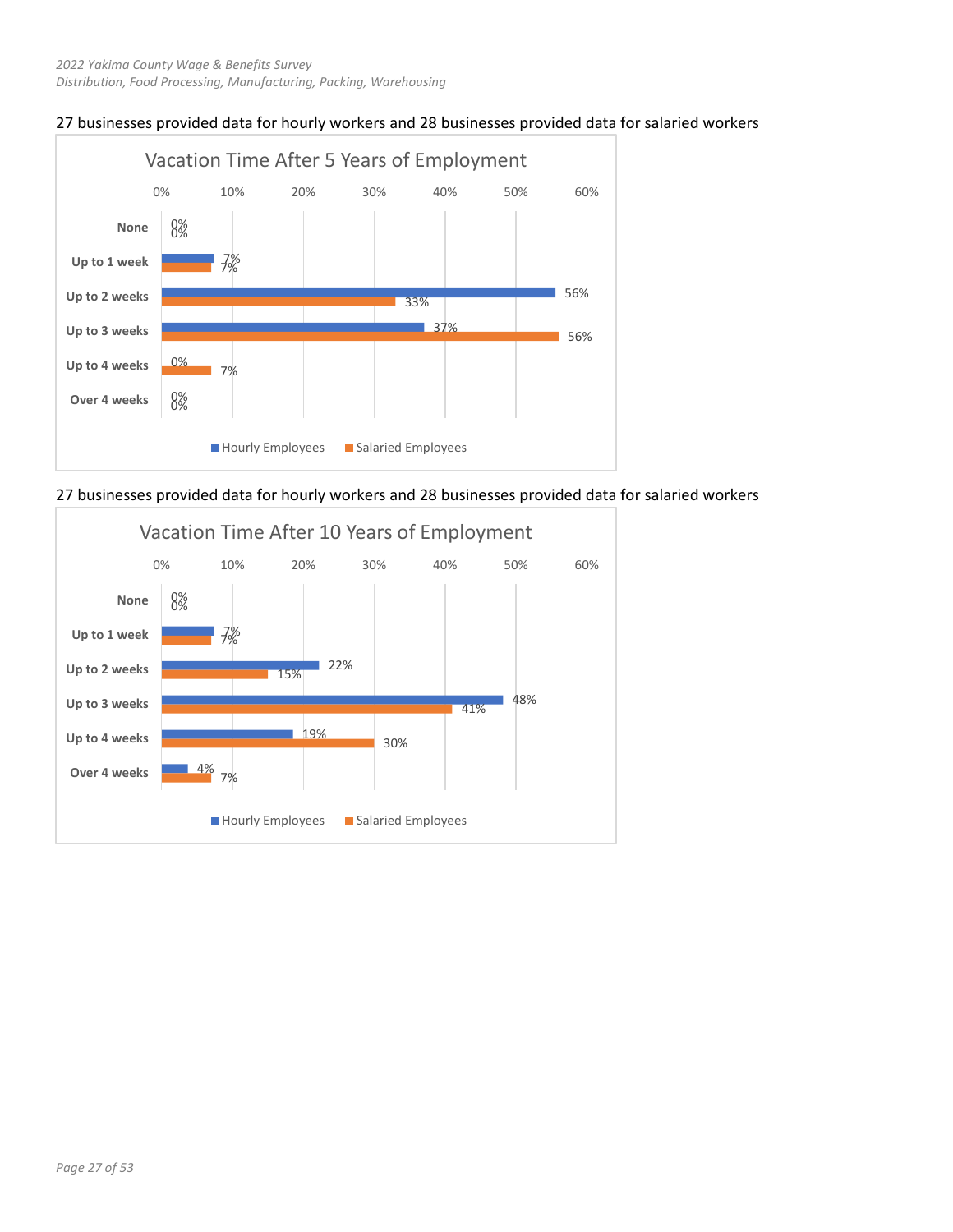

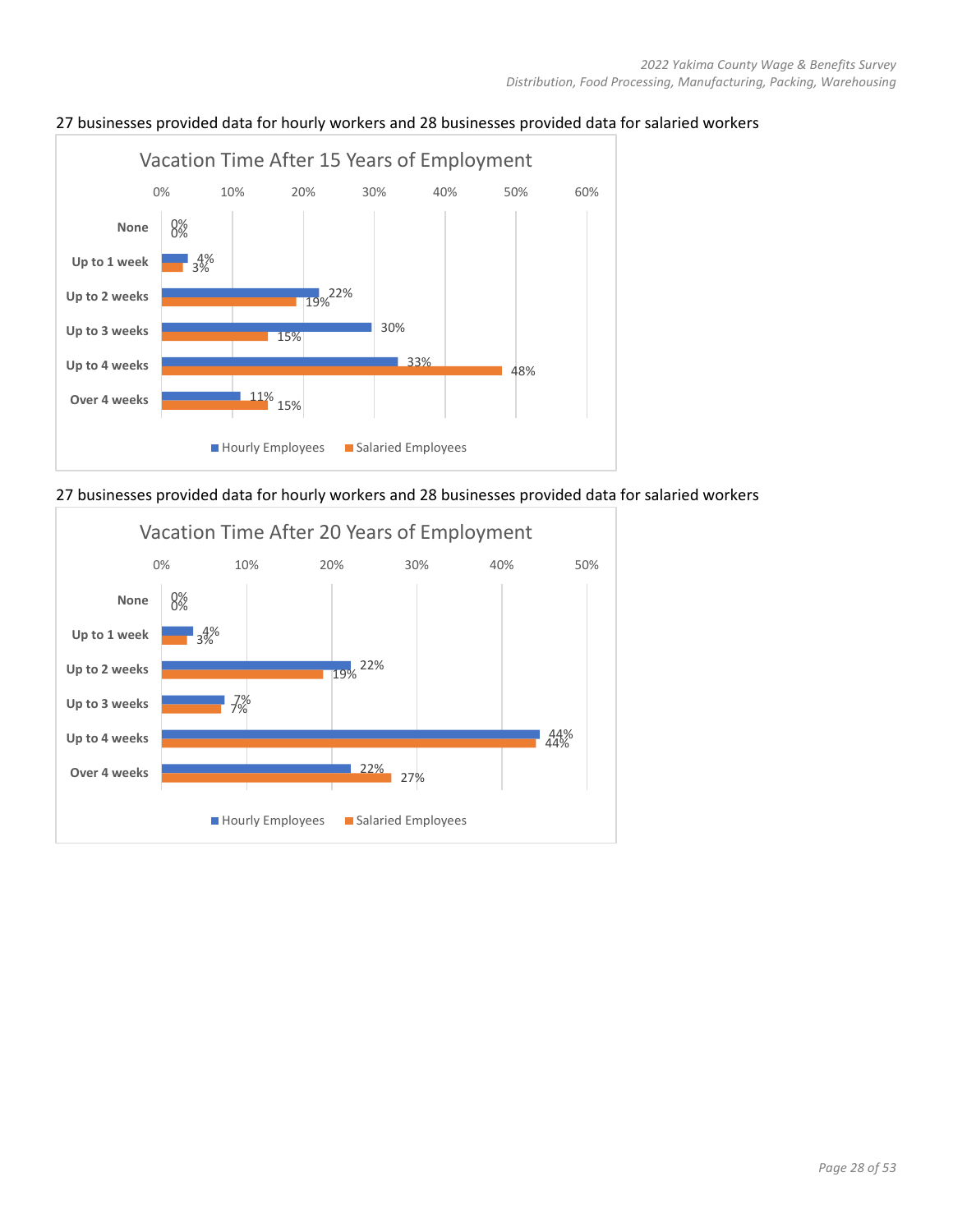

![](_page_29_Figure_3.jpeg)

![](_page_29_Figure_4.jpeg)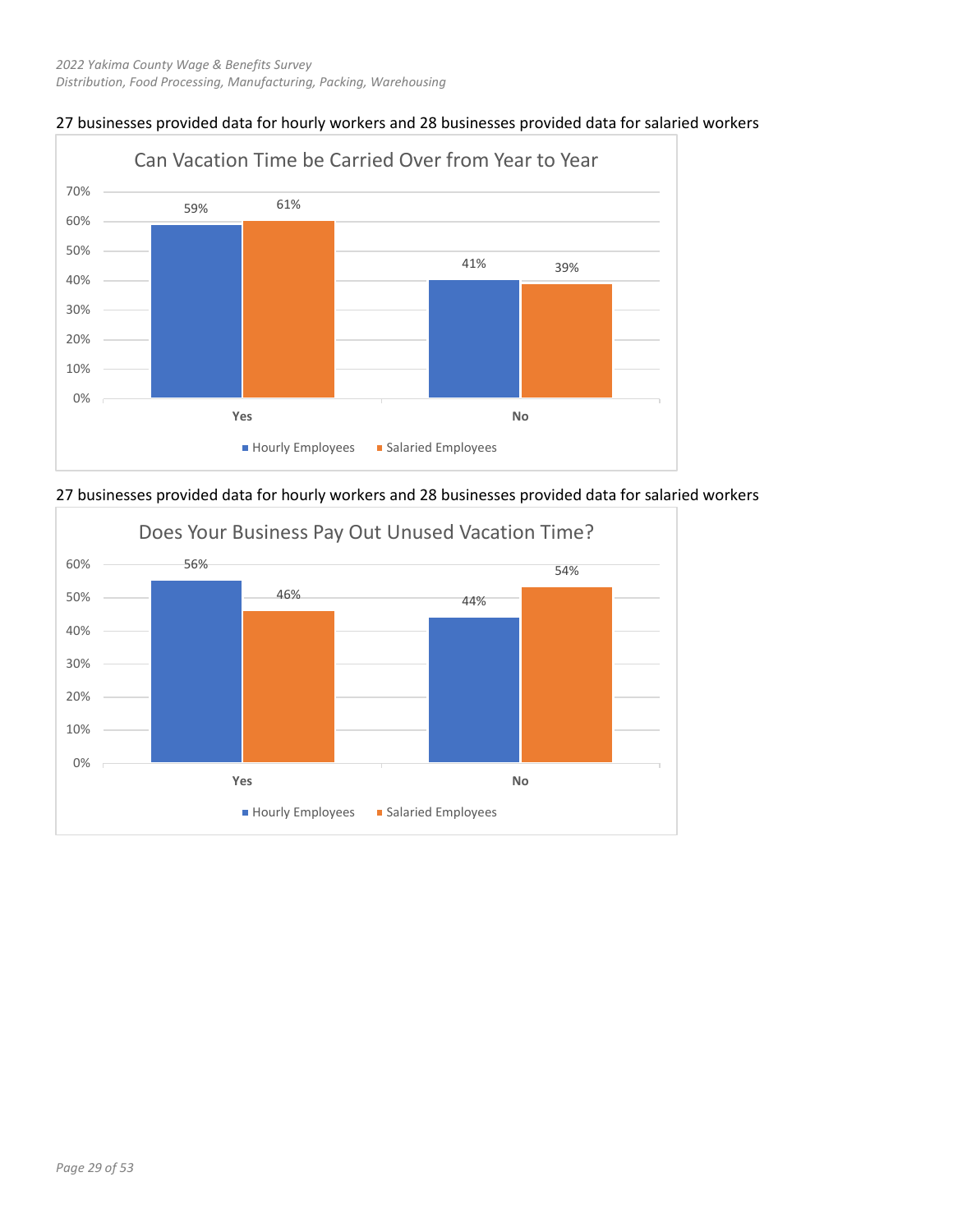### <span id="page-30-0"></span>Holiday Time

![](_page_30_Figure_2.jpeg)

![](_page_30_Figure_3.jpeg)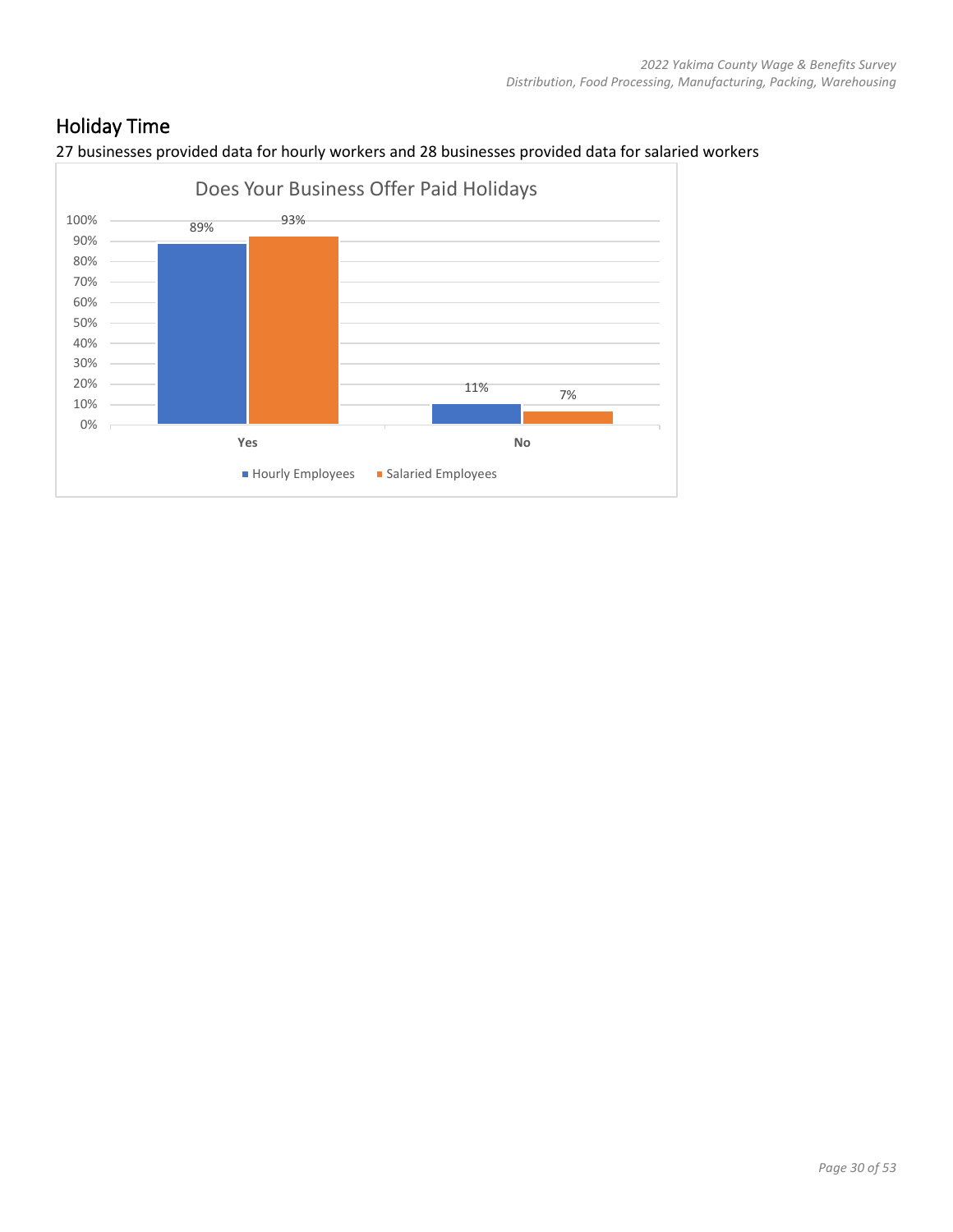![](_page_31_Figure_1.jpeg)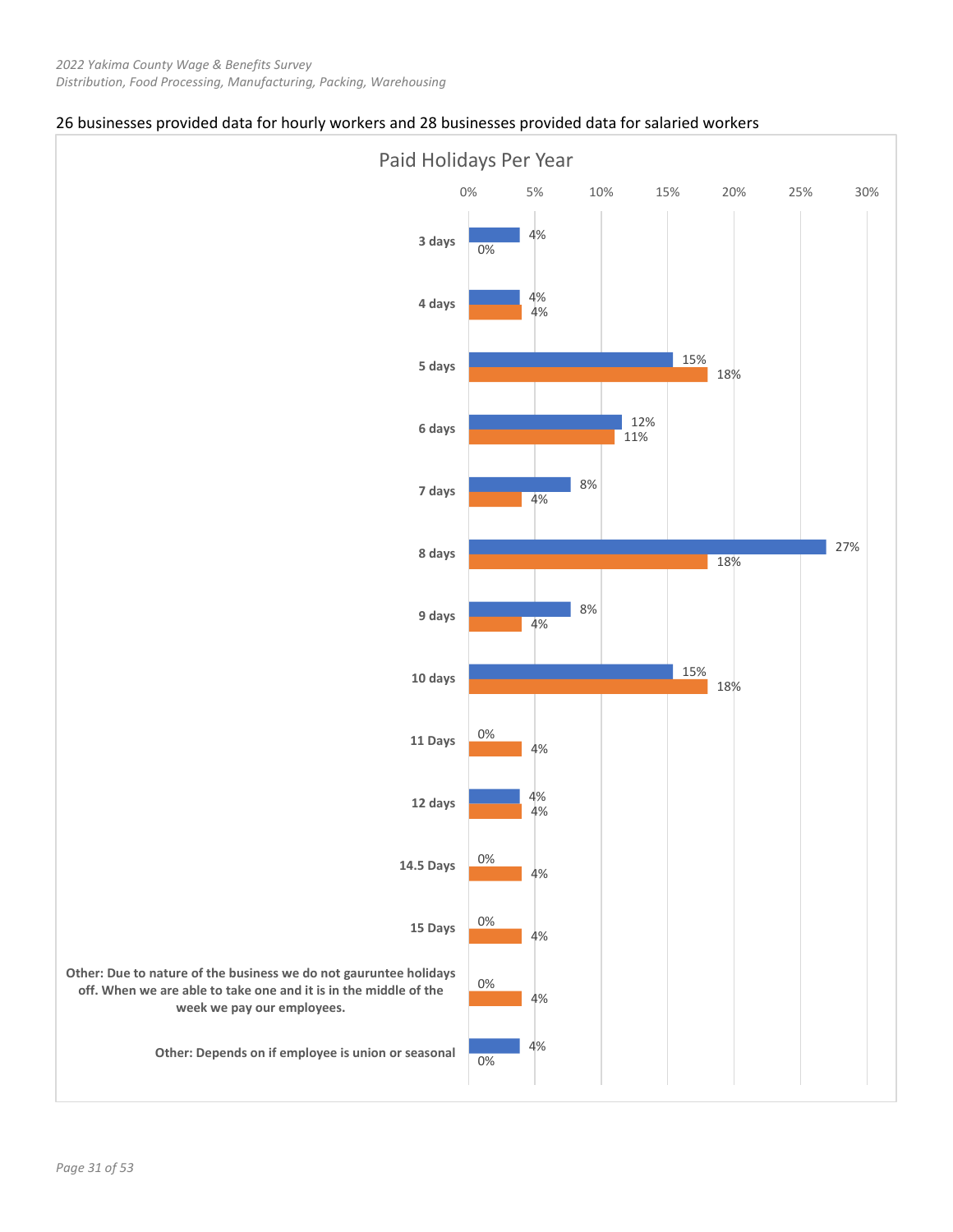![](_page_32_Figure_1.jpeg)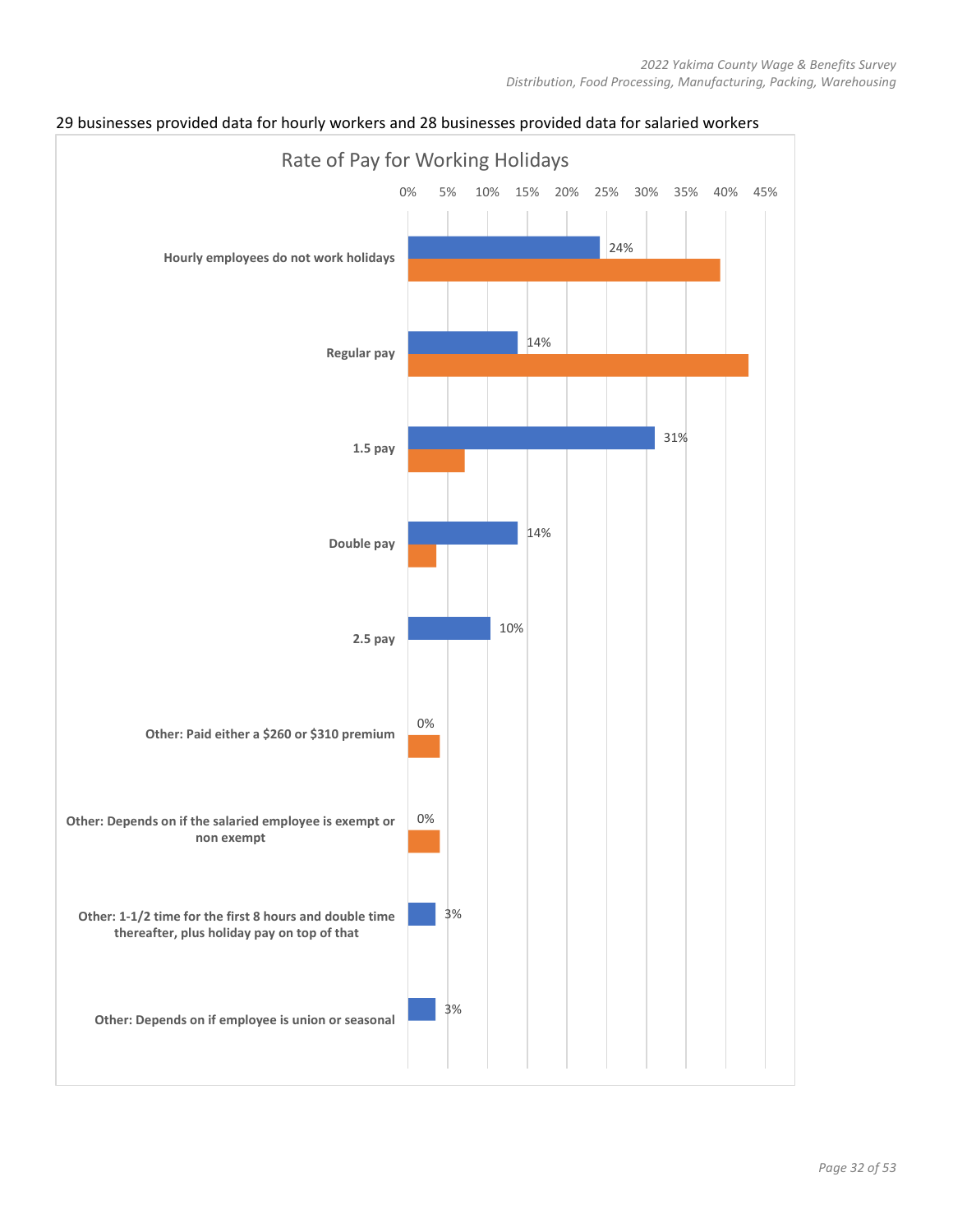## <span id="page-33-0"></span>Vacation Time and Sick Time are Tracked Together - Holiday Time is Tracked Seperately

### <span id="page-33-1"></span>Holiday Time

18 businesses provided data for hourly workers and 17 businesses provided data for salaried workers

![](_page_33_Figure_4.jpeg)

![](_page_33_Figure_6.jpeg)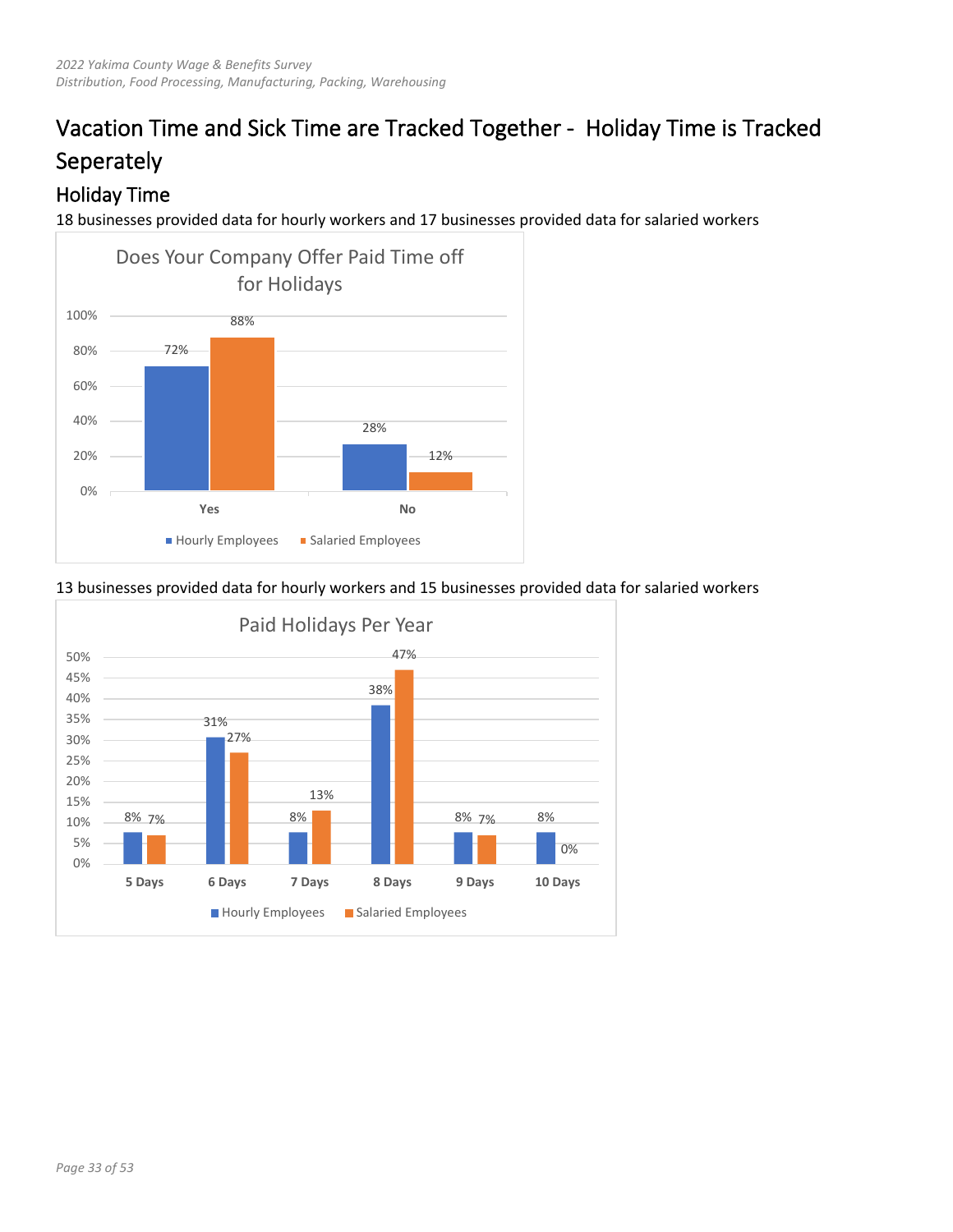![](_page_34_Figure_1.jpeg)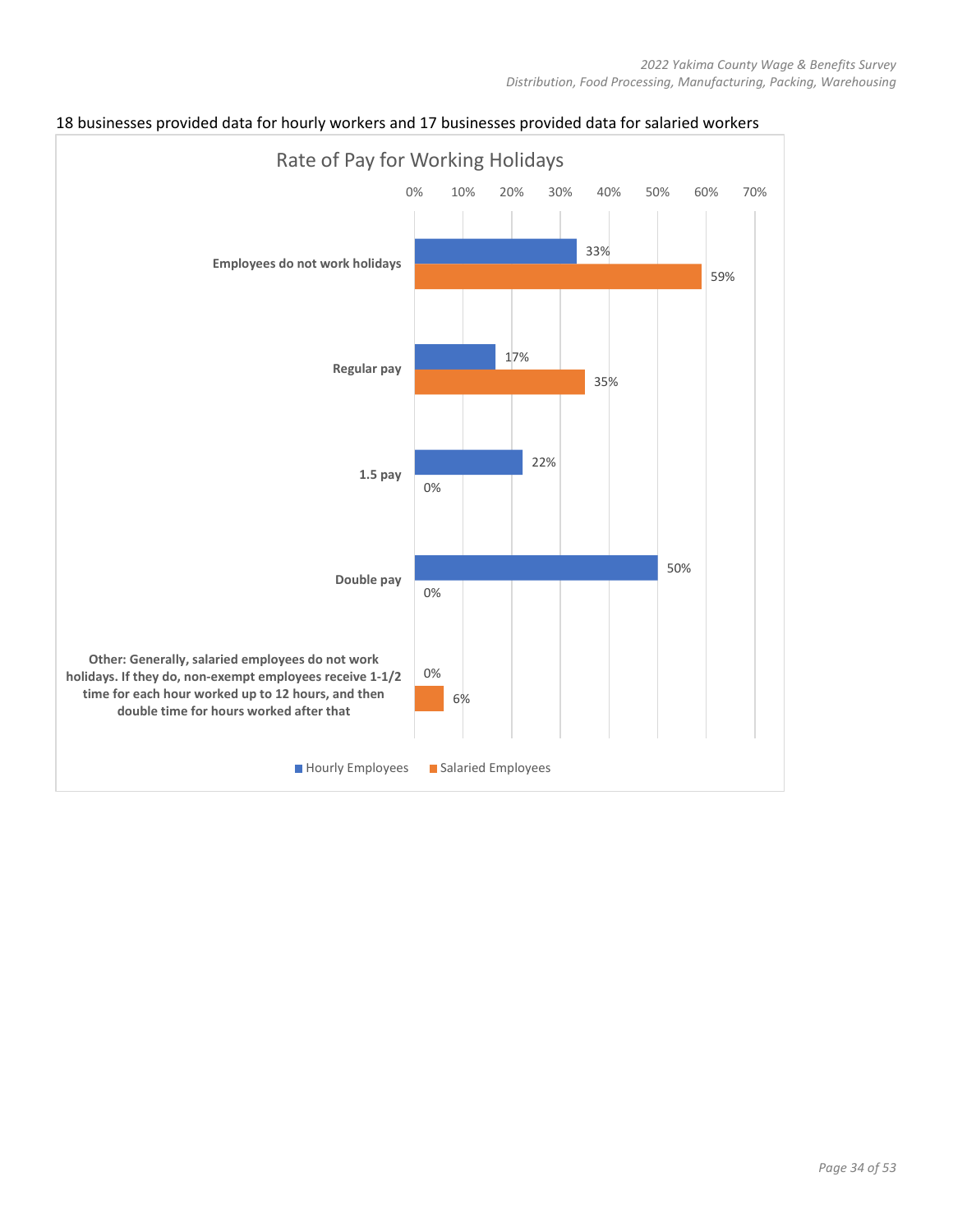### <span id="page-35-0"></span>Paid Time Off (Vacation and Sick Time Combined)

![](_page_35_Figure_3.jpeg)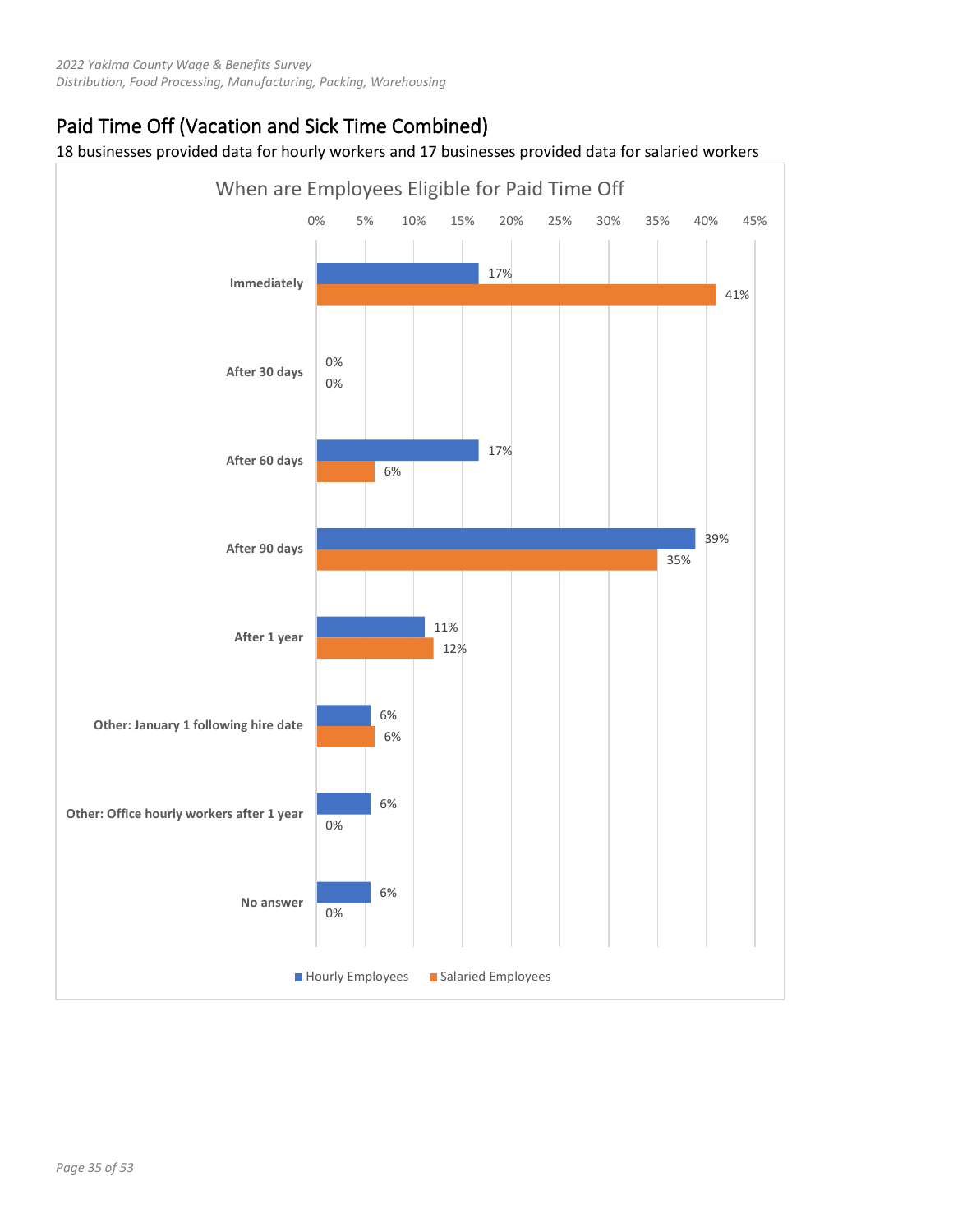![](_page_36_Figure_1.jpeg)

![](_page_36_Figure_4.jpeg)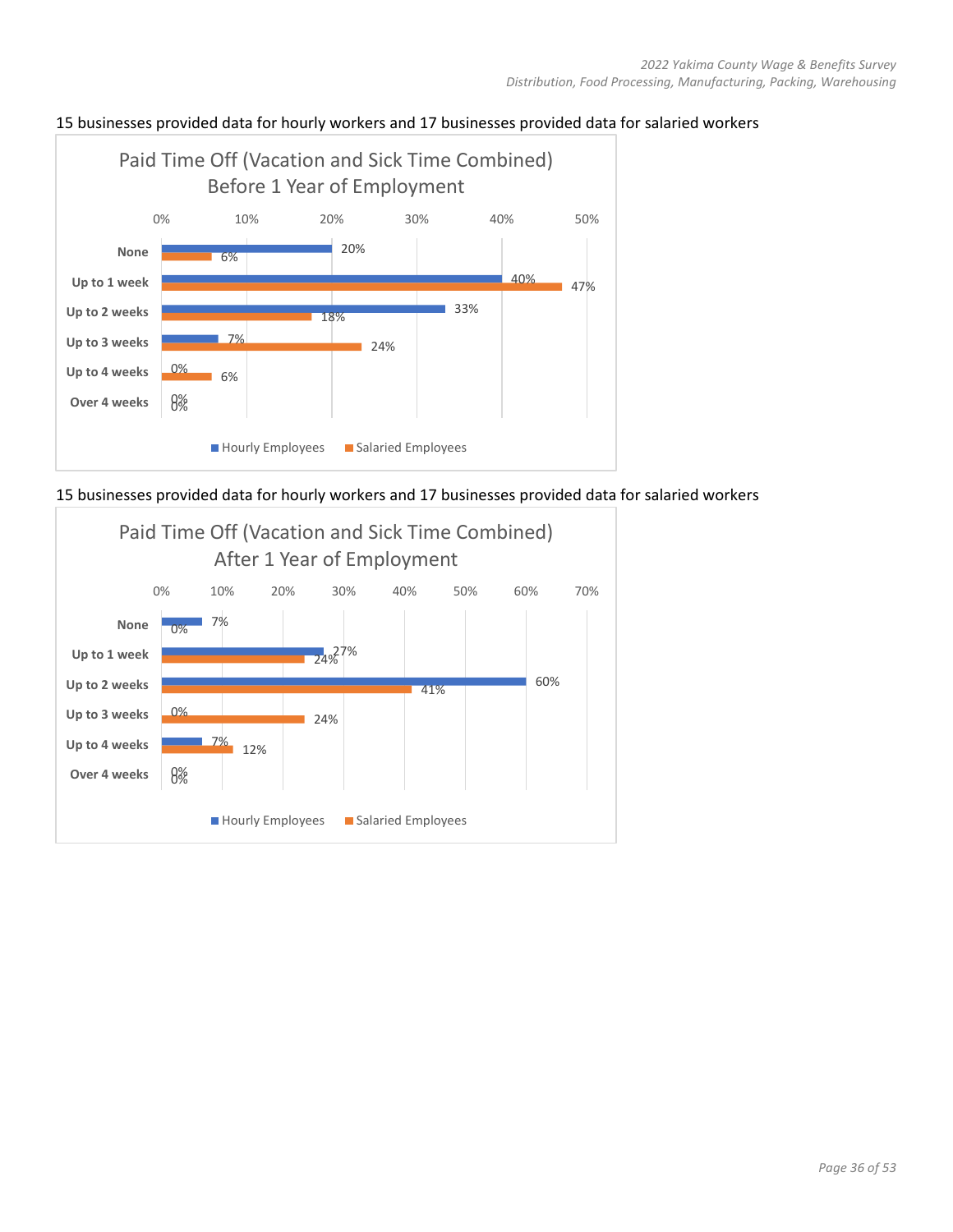![](_page_37_Figure_2.jpeg)

![](_page_37_Figure_4.jpeg)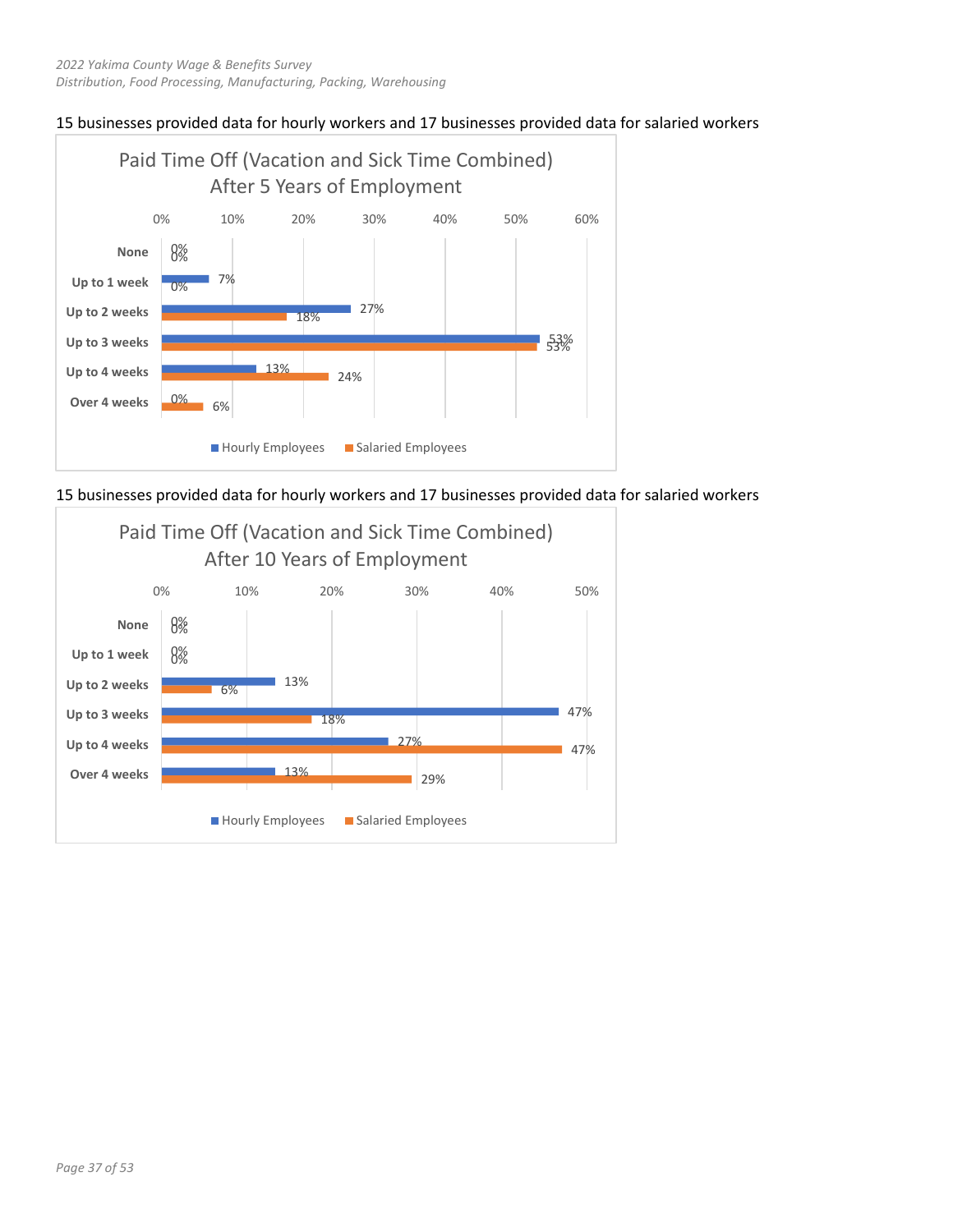![](_page_38_Figure_1.jpeg)

![](_page_38_Figure_4.jpeg)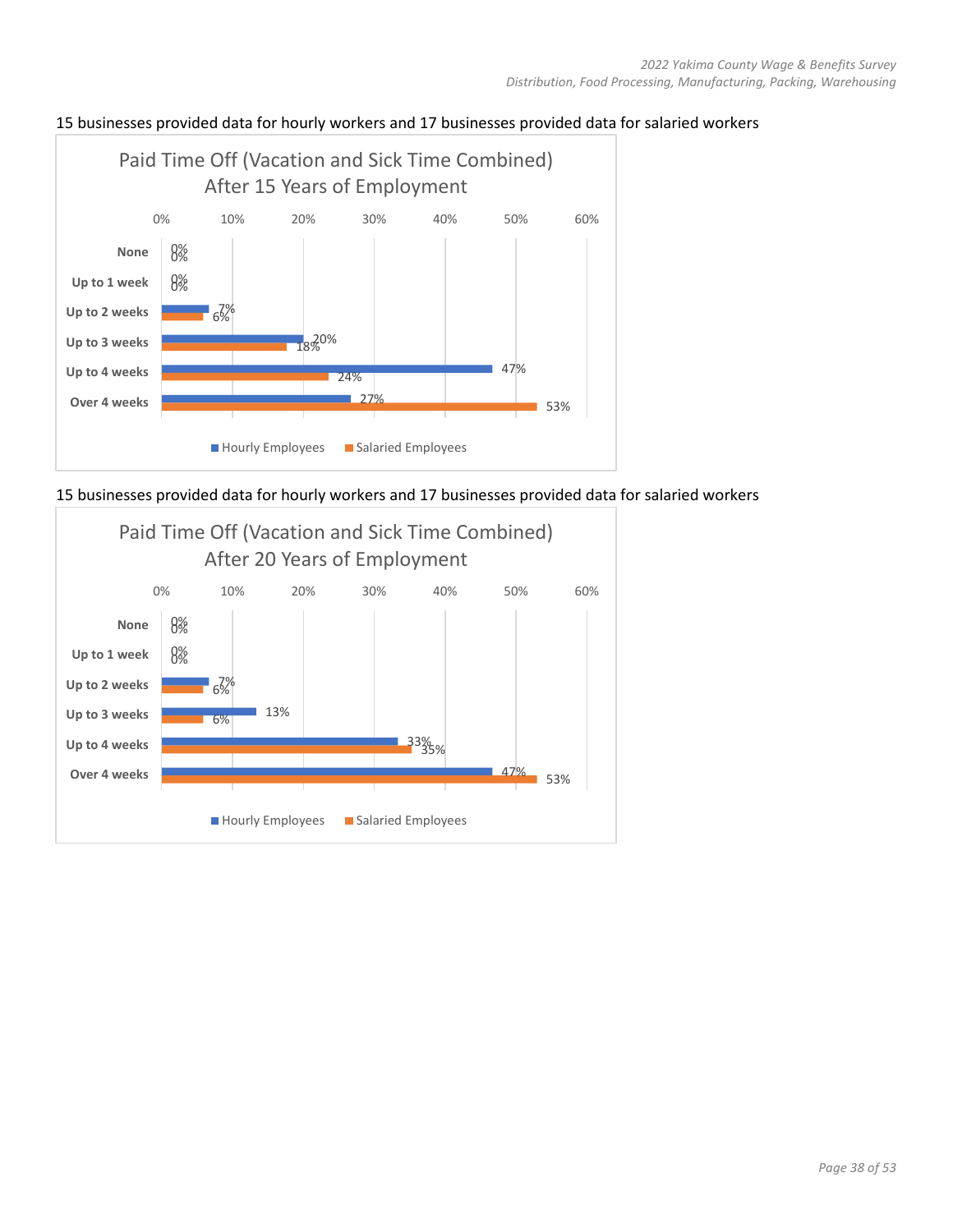![](_page_39_Figure_2.jpeg)

![](_page_39_Figure_4.jpeg)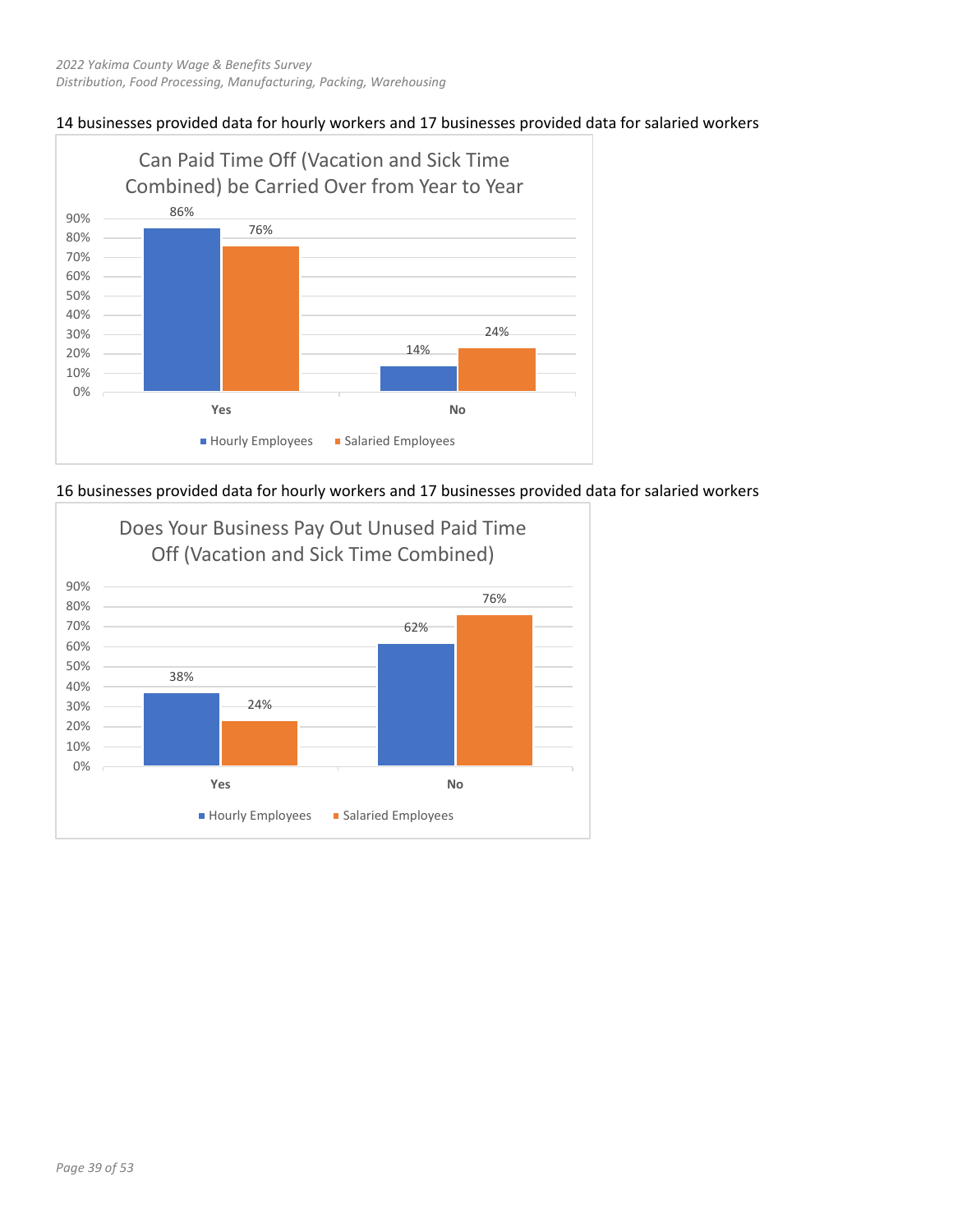## <span id="page-40-0"></span>Vacation Time, Sick Time, and Holiday Time are Tracked Together

### <span id="page-40-1"></span>Working Holidays

3 businesses provided data for hourly workers and 5 businesses provided data for salaried workers

![](_page_40_Figure_4.jpeg)

*Some businesses provided more than one answer*

### <span id="page-40-2"></span>Paid Time Off (Vacation, Sick Time, and Holiday Time Combined)

![](_page_40_Figure_8.jpeg)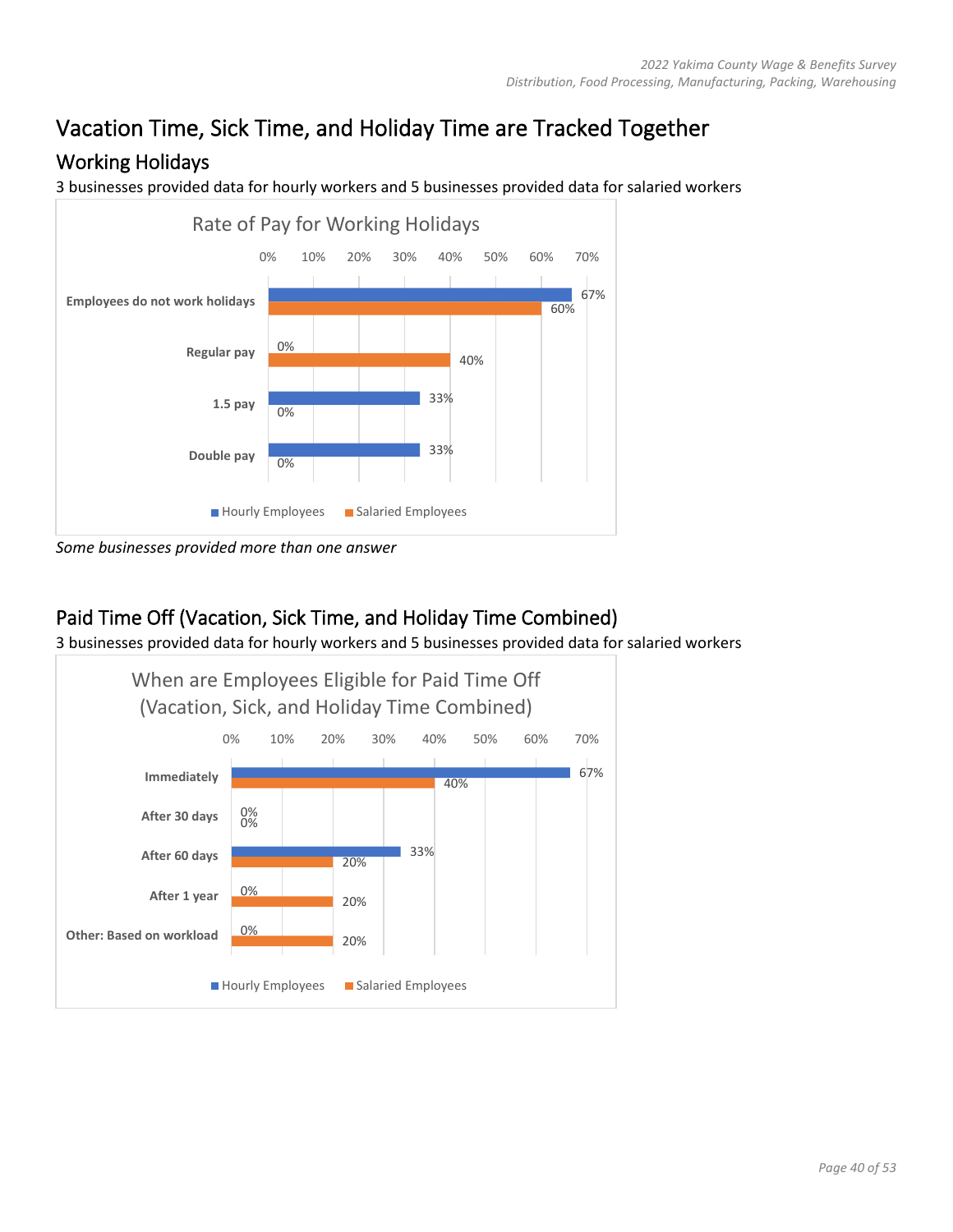![](_page_41_Figure_2.jpeg)

![](_page_41_Figure_4.jpeg)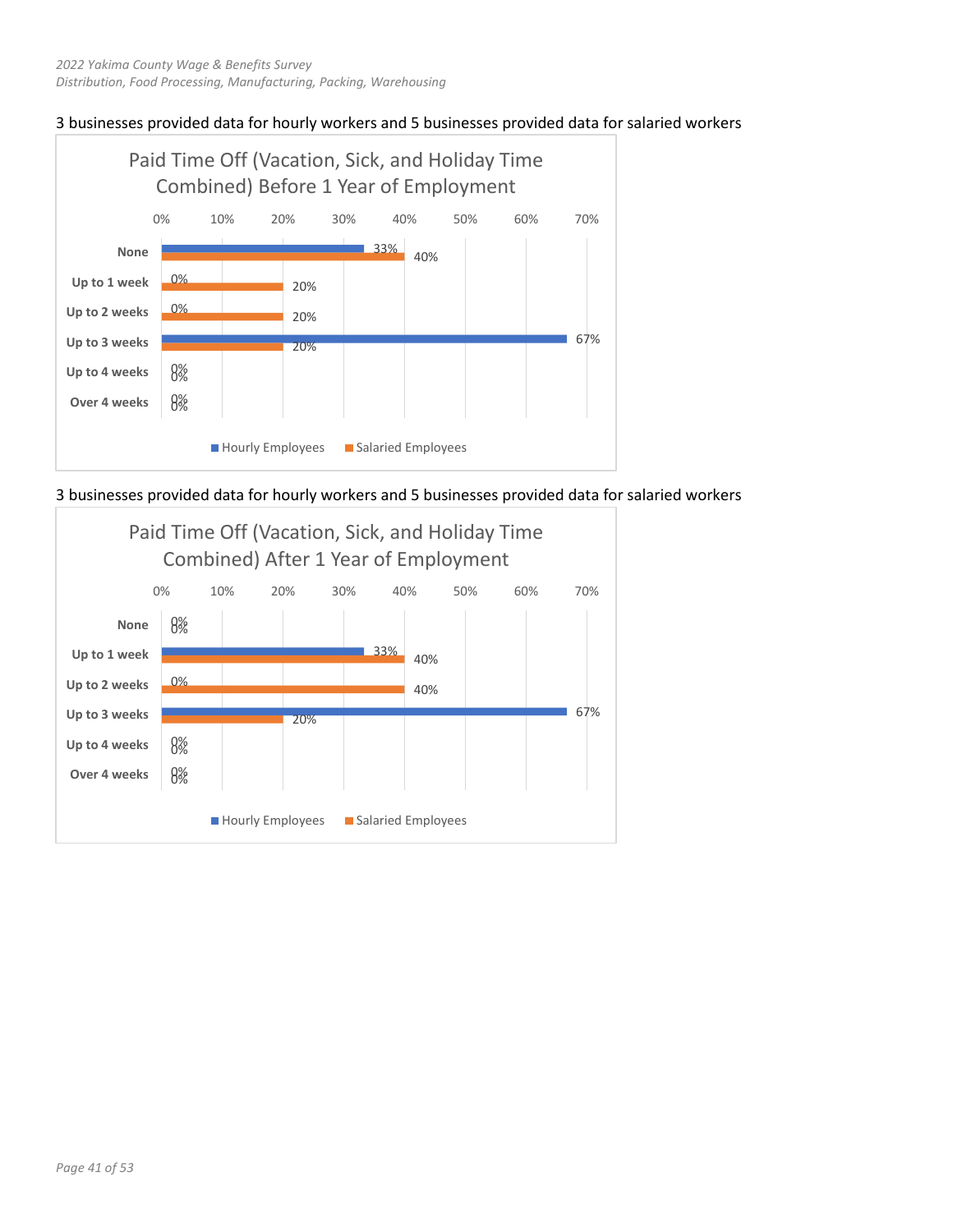![](_page_42_Figure_1.jpeg)

![](_page_42_Figure_4.jpeg)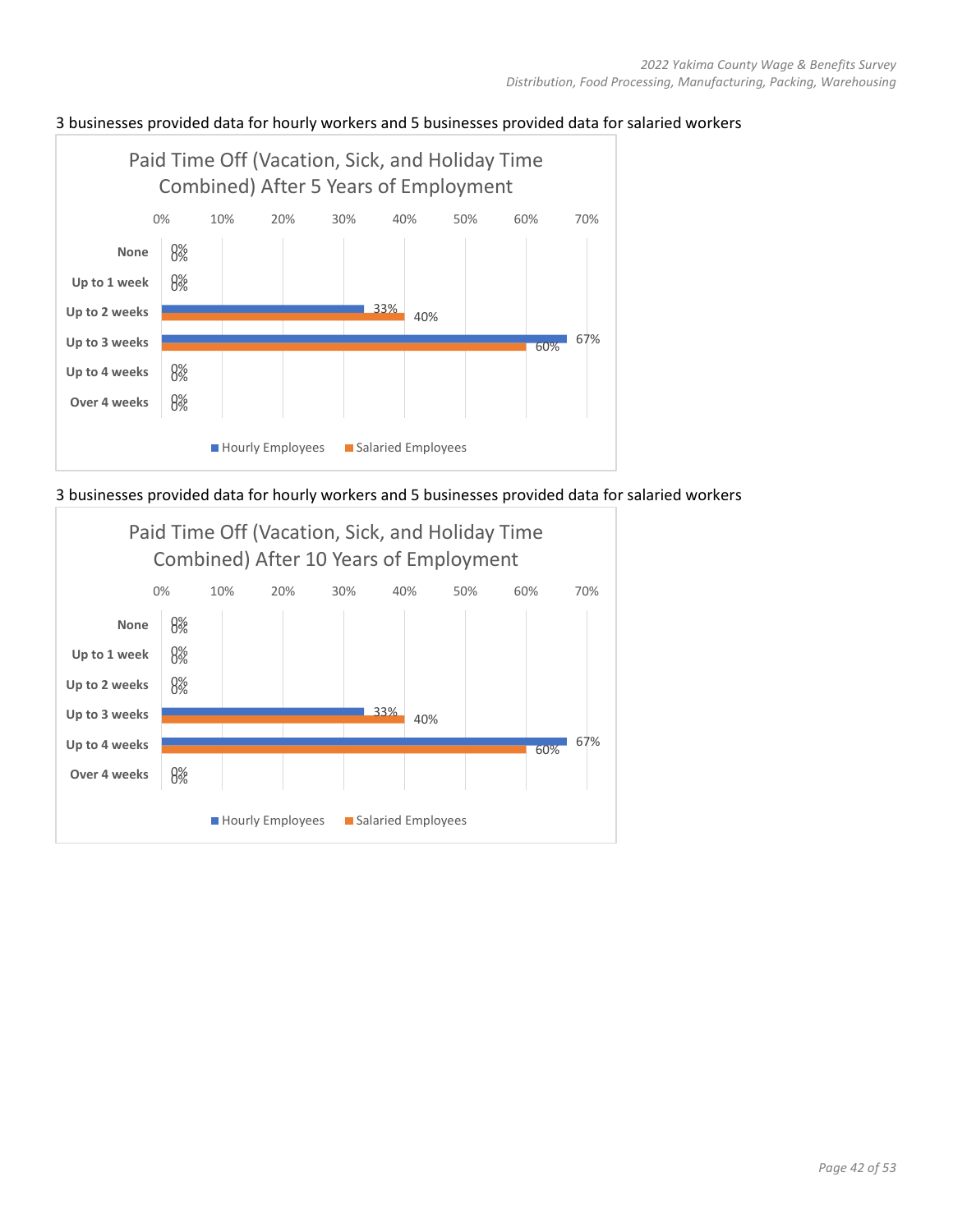![](_page_43_Figure_2.jpeg)

![](_page_43_Figure_4.jpeg)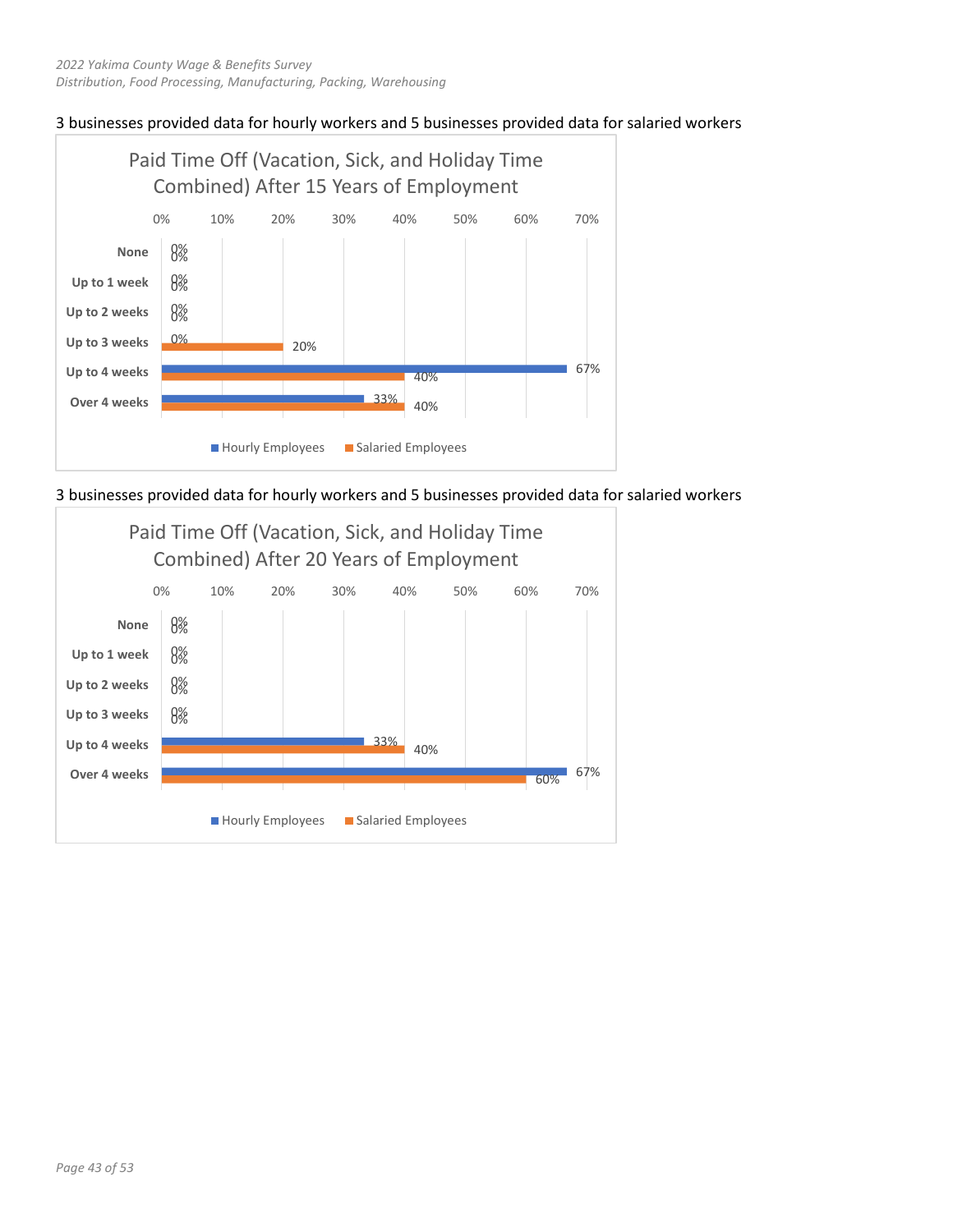![](_page_44_Figure_2.jpeg)

![](_page_44_Figure_4.jpeg)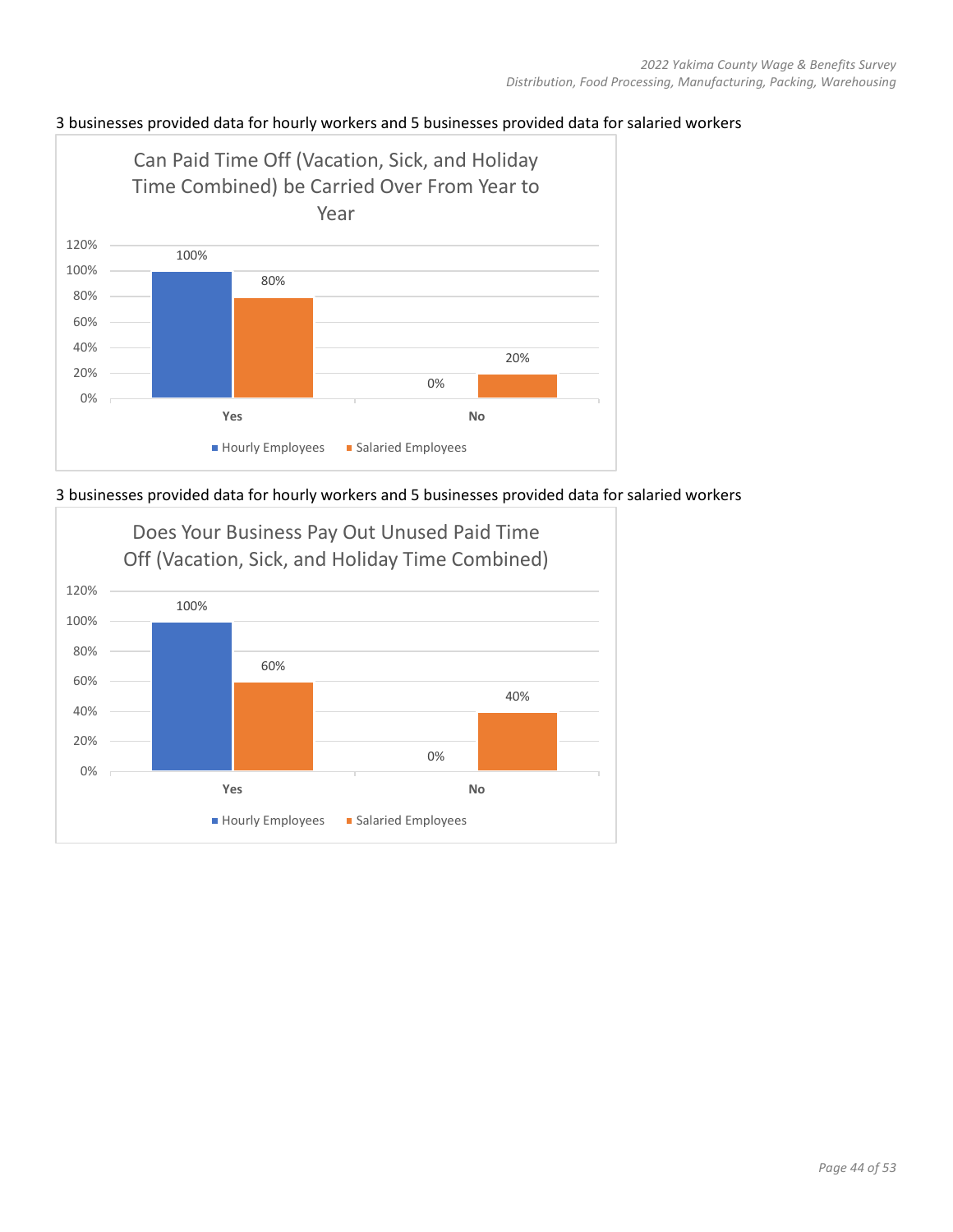## <span id="page-45-0"></span>Sick Leave Policies

![](_page_45_Figure_2.jpeg)

![](_page_45_Figure_3.jpeg)

Businesses with more time off than the Washington State Sick Leave Law provided the following detail:

- Additional 2 weeks after 1 year, can be used as PTO or paid sick leave
- 60 hours PTO issued (front loaded)
- As part of PTO accrual, employees earn at a minimum 1 hour per 40 hours worked, increasing annually for the first five years
- Employees are front loaded with all PTO at the start of the year. Employees earn 60 hours + 8 hours for every year worked, up to 120 hours max.
- Employees earn 0.03077 per worked hour, that's 1.2308 for 40 hours
- For salaried employees, the PTO accrual rate is more generous than the WA State Paid Sick Leave. For hourly workers, the company provides the paid sick leave separate from vacation time.
- Gets up to 2 days of sick leave immediately
- Our is a PTO policy. The first year of employment, it is only slightly higher than 1 hour for every 40 worked. After the 3rd year of employment, they earn quite a bit more than 1 hour for every 40 worked.
- We accrue more hours than the 40 hour requirement and the number increases as tenure increases
- We can accrue up to 320 hours in our sick leave bank
- We earn 7 hours a month regardless of hours worked.
- We front load 80 hours to salaried employees each year.
- We have a PTO policy, not separate sick leave, holiday, and vacation time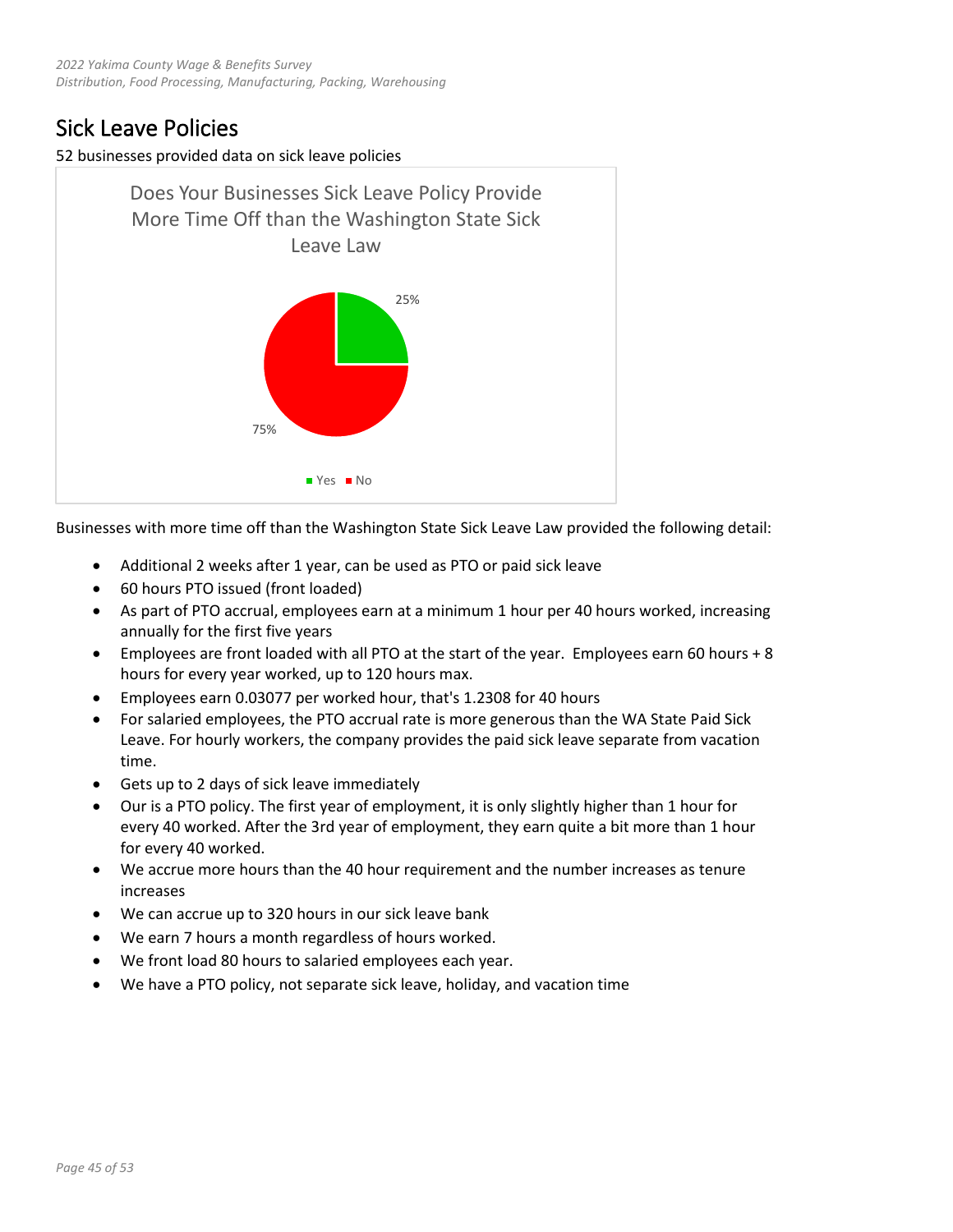## <span id="page-46-0"></span>Other Paid Time Off

![](_page_46_Figure_3.jpeg)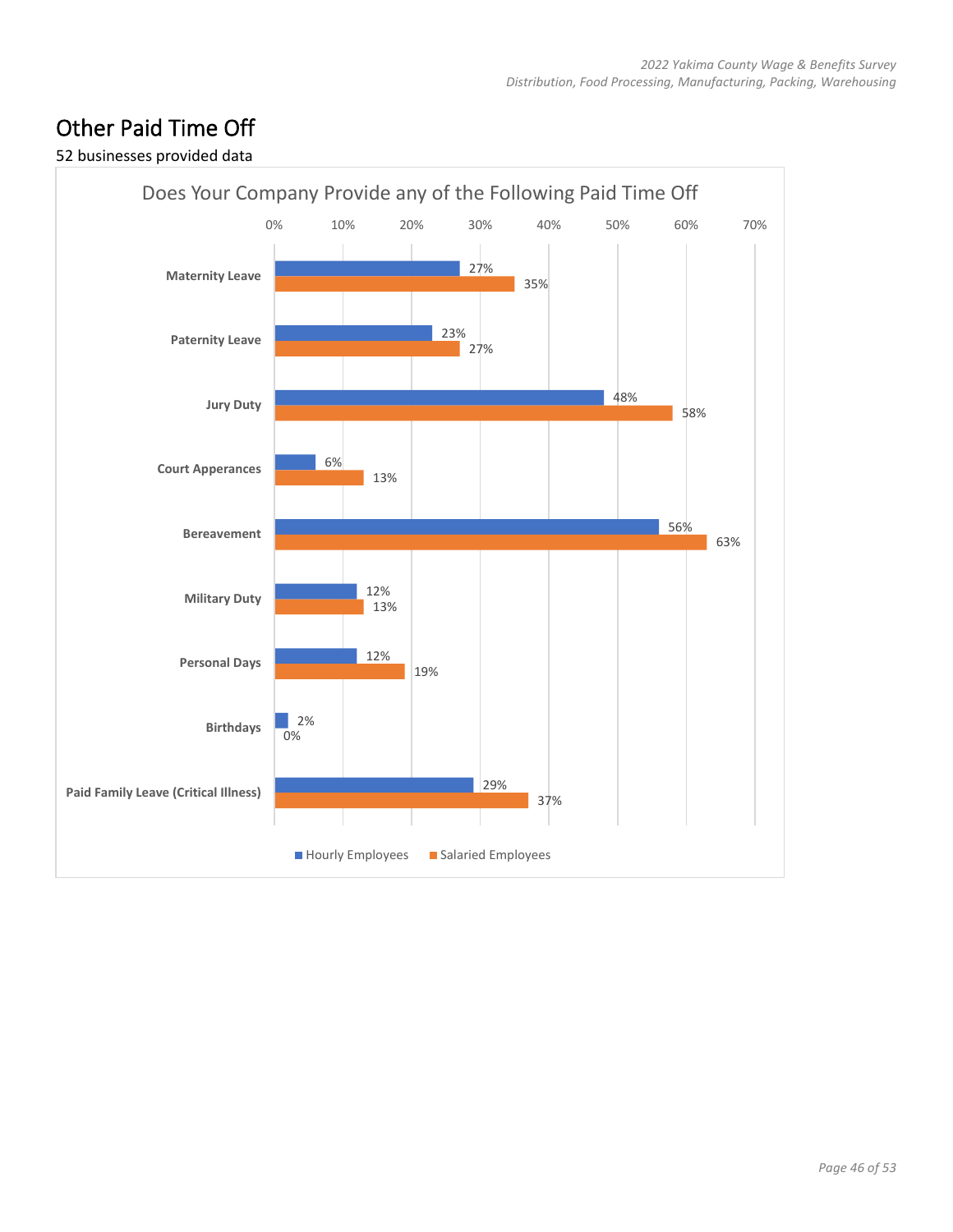This page left blank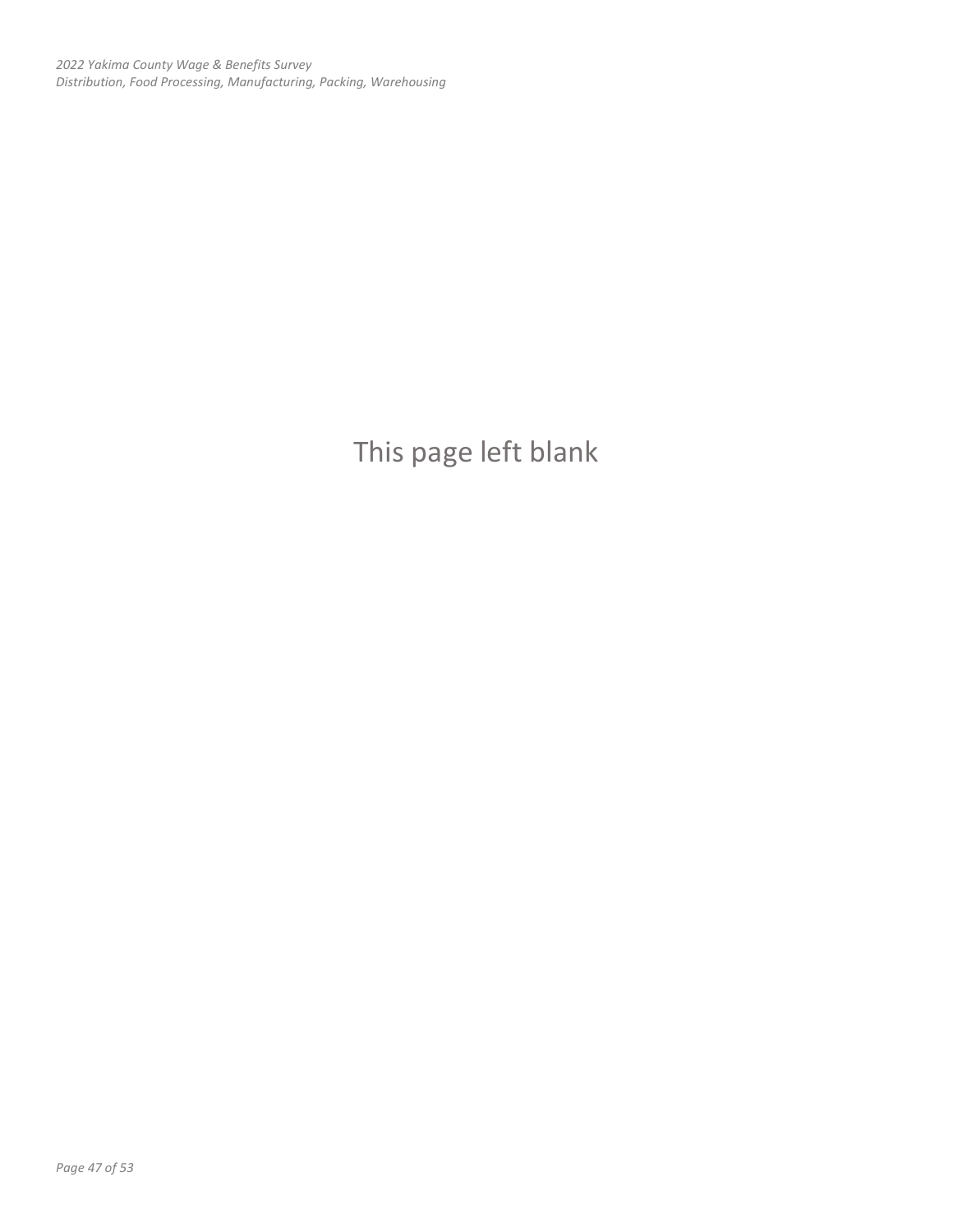# Section Five: Wage Data

## Accounting, Human Resources, and Office Jobs

<span id="page-48-1"></span><span id="page-48-0"></span>

| <b>Job Title</b>                     | <b>Entry Hourly</b> | Average            | <b>Number of Hourly</b> | <b>Number of</b>       | <b>Average Annual</b> | <b>Number of Salaried</b> | <b>Number of</b>       |
|--------------------------------------|---------------------|--------------------|-------------------------|------------------------|-----------------------|---------------------------|------------------------|
|                                      | <b>Wage</b>         | <b>Hourly Wage</b> | <b>Employees</b>        | <b>Reporting Firms</b> | <b>Salary</b>         | <b>Employees</b>          | <b>Reporting Firms</b> |
| Accountant                           | \$20.50             | \$20.86            | 6                       | 5                      | \$81,175              | 26                        | 14                     |
| <b>Accounts Payable Clerk</b>        | \$18.88             | \$21.00            | 27                      | 14                     | \$47,350              | 8                         | 4                      |
| <b>Accounts Receivable Clerk</b>     | \$18.85             | \$21.41            | 11                      | 8                      | \$48,967              | 6                         | 3                      |
| Administrative Assistant             | \$19.40             | \$23.20            | 5                       | 5                      | \$46,423              | 11                        | $\overline{2}$         |
| Bookkeeper                           | \$18.31             | \$19.99            | 10                      | 6                      | \$45,000              | $\mathbf{1}$              | $\mathbf{1}$           |
| Buyer/Purchaser                      | \$18.04             | \$21.30            | $\overline{7}$          | 5                      | \$80,139              | 14                        | 8                      |
| General Office                       | \$16.00             | \$17.48            | 10                      | 5                      | \$31,360              | 3                         | $\overline{2}$         |
| <b>Health and Safety Coordinator</b> | \$18.03             | \$23.80            | 38                      | 4                      | \$72,668              | 5                         | 4                      |
| <b>Human Resources Assistant</b>     | \$17.36             | \$19.08            | 18                      | 5                      | \$59,700              | 4                         | 3                      |
| Human Resources Manager              | \$23.00             | \$26.00            | $\mathbf{1}$            | $\mathbf{1}$           | \$90,925              | 20                        | 13                     |
| Office Manager                       | \$16.00             | \$18.00            | 3                       | 3                      | \$75,827              | 11                        | 9                      |
| Payroll Clerk                        | \$20.49             | \$21.69            | 11                      | 8                      | \$65,917              | 6                         | 6                      |
| Receptionist                         | \$16.19             | \$17.66            | 9                       | $\overline{7}$         | \$39,900              | $\mathbf{1}$              | $\mathbf{1}$           |
| Recruiter                            |                     |                    |                         |                        | \$66,750              | 4                         | 3                      |
| <b>Recruiting Coordinator</b>        | \$17.48             | \$19.48            | 3                       | $\overline{2}$         | \$90,000              | $\mathbf{1}$              | $\mathbf 1$            |
| Scheduler                            | \$18.20             | \$22.00            | $\overline{2}$          | $\overline{2}$         | \$54,112              | 5                         | 3                      |
| <b>CFO</b>                           |                     |                    |                         |                        | \$146,000             | $\mathbf{1}$              | $\mathbf 1$            |
| Controller                           |                     |                    |                         |                        | \$102,667             | 3                         | 3                      |
| <b>Customer Service</b>              | \$18.20             |                    | $\mathbf{1}$            | $\mathbf{1}$           |                       |                           |                        |
| <b>Executive Assistant</b>           |                     |                    |                         |                        | \$63,000              | $\mathbf{1}$              | $\mathbf{1}$           |
| Human Resources Generalist           | \$20.00             | \$24.50            | $\overline{4}$          | $\mathbf{1}$           | \$76,500              | $\overline{2}$            | $\overline{2}$         |
| Human Resources Director             |                     |                    |                         |                        | \$105,010             | $\mathbf{1}$              | $\mathbf{1}$           |
| <b>Accounting Manager</b>            |                     |                    |                         |                        | \$86,000              | $\overline{2}$            | $\mathbf{1}$           |
| Bindery                              | \$16.00             | \$20.00            | $\mathbf{1}$            | $\mathbf{1}$           |                       |                           |                        |
| Art Department                       | \$18.00             | \$20.00            | 3                       | $\mathbf{1}$           |                       |                           |                        |
| <b>Art Department Manager</b>        |                     |                    |                         |                        | \$50,000              | $1\,$                     | $\mathbf{1}$           |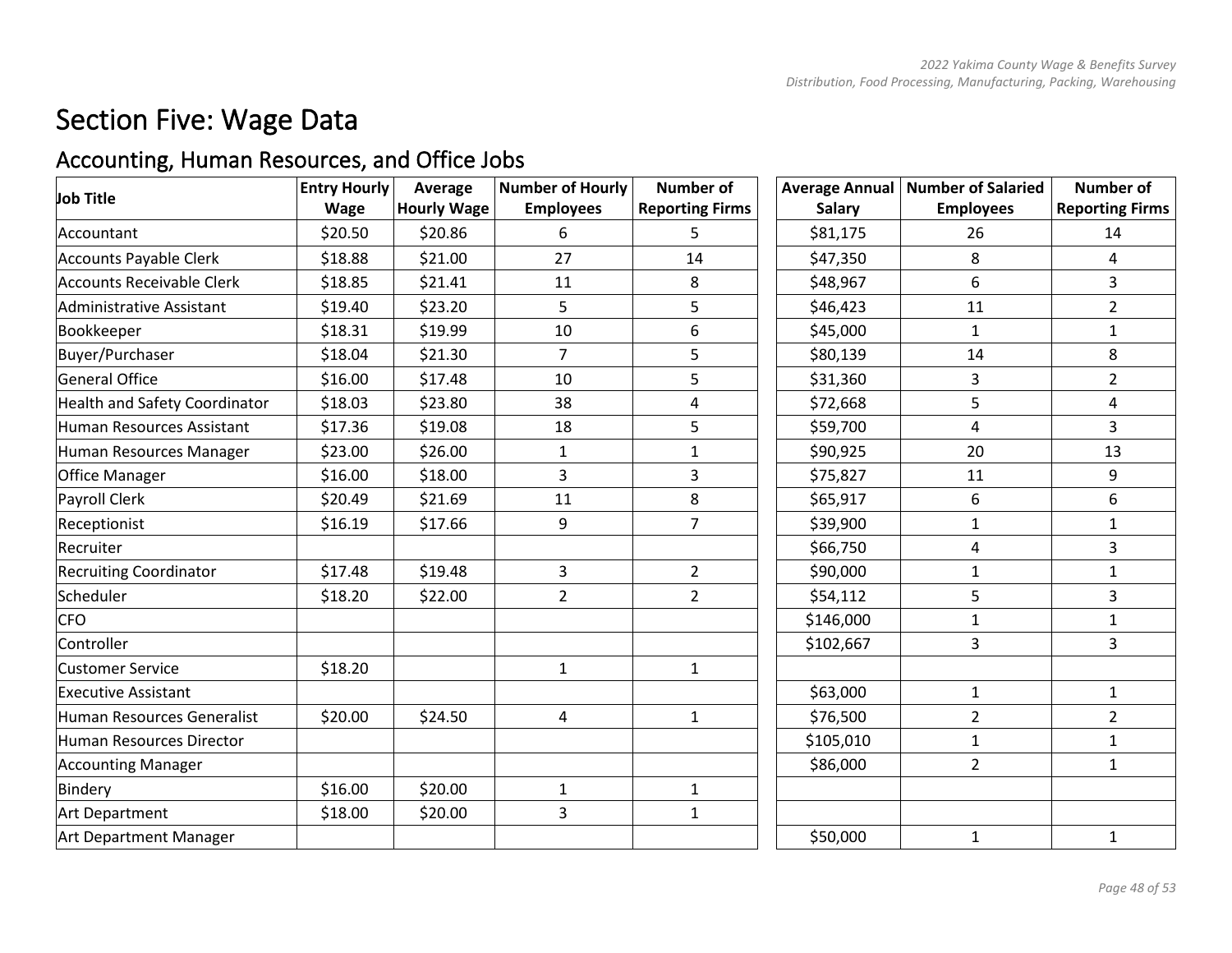## Computer, Information Technology, and Network Jobs

| <b>Job Title</b>              | Entry<br>Hourly<br><b>Wage</b> | Number of<br><b>Number of</b><br>Average<br><b>Reporting</b><br>Hourly<br><b>Hourly</b><br><b>Employees</b><br><b>Wage</b><br><b>Firms</b> |   | Average<br><b>Annual Salary</b> | Number of<br><b>Salaried</b><br><b>Employees</b> | <b>Number of</b><br><b>Reporting</b><br><b>Firms</b> |   |
|-------------------------------|--------------------------------|--------------------------------------------------------------------------------------------------------------------------------------------|---|---------------------------------|--------------------------------------------------|------------------------------------------------------|---|
| Computer Programmer           |                                | \$30.00                                                                                                                                    |   |                                 | \$93,963                                         | 11                                                   | 4 |
| Computer Technician           | \$22.50                        | \$27.25                                                                                                                                    | 4 |                                 | \$49,000                                         |                                                      |   |
| Instrument Technician         |                                |                                                                                                                                            |   |                                 |                                                  |                                                      |   |
| <b>IT Specialist</b>          | \$18.75                        | \$22.57                                                                                                                                    |   |                                 | \$58,500                                         |                                                      |   |
| <b>Manufacturing Engineer</b> |                                |                                                                                                                                            |   |                                 | \$81,610                                         |                                                      |   |
| Network Administrator         |                                |                                                                                                                                            |   |                                 | \$78,511                                         | 8                                                    |   |
| Network Engineer              |                                |                                                                                                                                            |   |                                 | \$96,120                                         |                                                      |   |
| Network Technician            |                                |                                                                                                                                            |   |                                 | \$56,460                                         |                                                      |   |

## <span id="page-49-0"></span>Continuous Improvement and Quality Control Jobs

<span id="page-49-1"></span>

| <b>Job Title</b>                    | <b>Entry</b><br>Hourly<br><b>Wage</b> | Average<br>Hourly<br>Wage | Number of<br><b>Hourly</b><br><b>Employees</b> | <b>Number of</b><br><b>Reporting</b><br><b>Firms</b> | Average<br><b>Annual Salary</b> | Number of<br><b>Salaried</b><br><b>Employees</b> | <b>Number of</b><br><b>Reporting</b><br><b>Firms</b> |
|-------------------------------------|---------------------------------------|---------------------------|------------------------------------------------|------------------------------------------------------|---------------------------------|--------------------------------------------------|------------------------------------------------------|
| Kanban Coordinator                  |                                       |                           |                                                |                                                      |                                 |                                                  |                                                      |
| Lean Manufacturing Technician       | \$20.00                               | \$25.00                   |                                                |                                                      |                                 |                                                  |                                                      |
| Lean Workshop Leader                |                                       |                           |                                                |                                                      | \$60,000                        |                                                  |                                                      |
| <b>Quality Assurance/Inspection</b> | \$18.30                               | \$20.71                   | 52                                             |                                                      |                                 |                                                  |                                                      |
| <b>Quality Inspector</b>            | \$16.74                               | \$19.03                   | 30                                             | 8                                                    | \$48,333                        |                                                  |                                                      |
| <b>Quality Manager</b>              | \$18.44                               | \$18.83                   |                                                |                                                      | \$89,933                        | 24                                               |                                                      |
| Director of Quality Assurance       |                                       |                           |                                                |                                                      | \$106,000                       |                                                  |                                                      |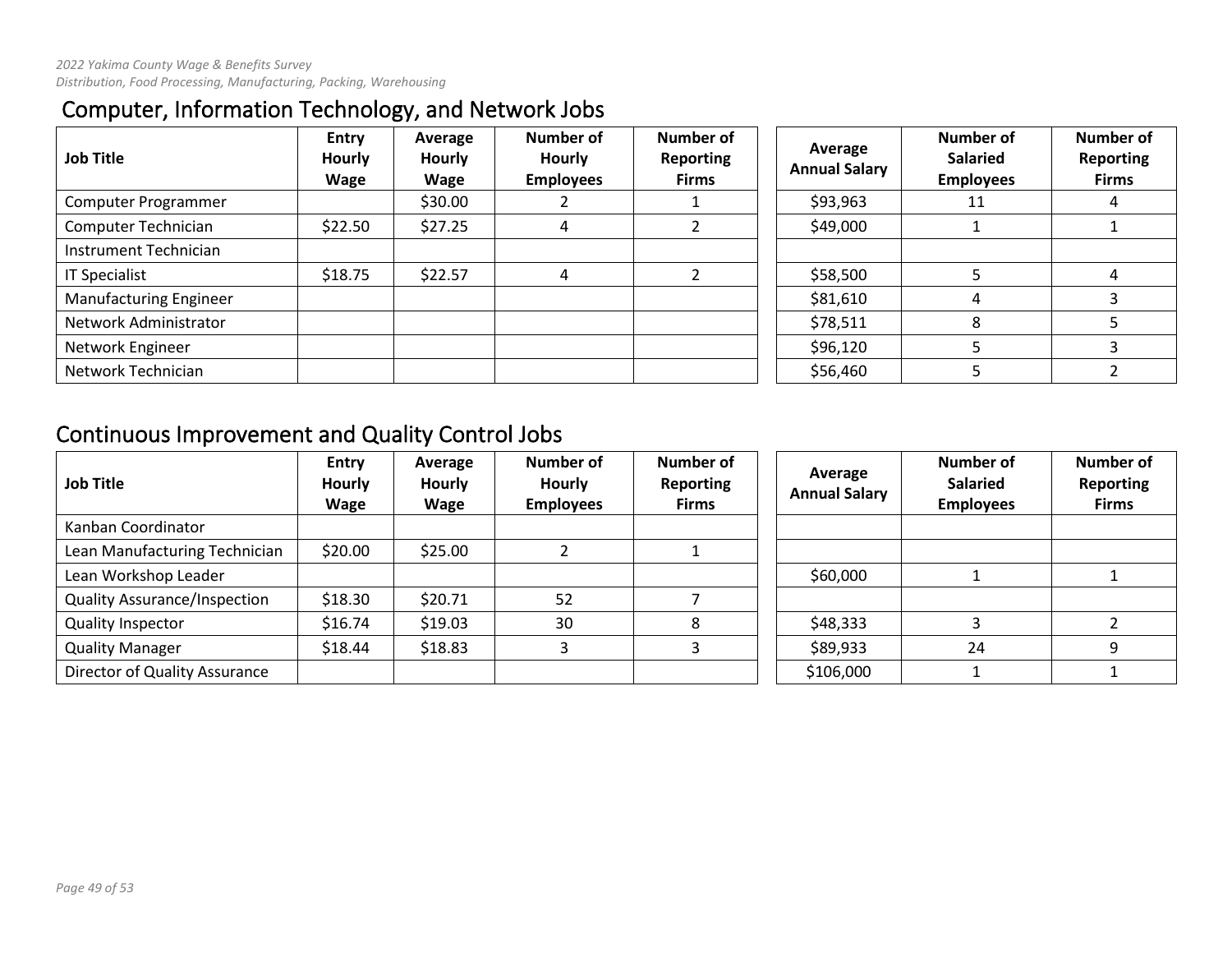## Customer Service, Logistics, and Sales Jobs

<span id="page-50-0"></span>

| <b>Job Title</b>               | <b>Entry</b><br><b>Hourly</b><br><b>Wage</b> | Average<br>Hourly<br>Wage | <b>Number of</b><br><b>Hourly</b><br><b>Employees</b> | <b>Number of</b><br><b>Reporting</b><br><b>Firms</b> | Average<br><b>Annual Salary</b> | <b>Number of</b><br><b>Salaried</b><br><b>Employees</b> | <b>Number of</b><br><b>Reporting</b><br><b>Firms</b> |
|--------------------------------|----------------------------------------------|---------------------------|-------------------------------------------------------|------------------------------------------------------|---------------------------------|---------------------------------------------------------|------------------------------------------------------|
| <b>Customer Service</b>        | \$17.20                                      | \$18.73                   | 14                                                    | 6                                                    | \$51,398                        | 18                                                      | 3                                                    |
| Dispatcher                     |                                              |                           |                                                       |                                                      | \$53,678                        | 9                                                       | 3                                                    |
| <b>Field Reps</b>              |                                              |                           |                                                       |                                                      | \$83,875                        | 22                                                      | 6                                                    |
| Inventory/Stock Clerk          | \$16.14                                      | \$19.03                   | 10                                                    | 6                                                    | \$57,500                        | 4                                                       | $\mathbf{1}$                                         |
| Logistics Lead                 | \$19.38                                      | \$23.17                   | 14                                                    | 6                                                    | \$77,802                        | $\overline{7}$                                          | 5                                                    |
| Logistics Operator             | \$16.79                                      | \$19.01                   | 30                                                    | 5                                                    | \$60,178                        | 6                                                       | 5                                                    |
| <b>Marketing Manager</b>       | \$25.00                                      | \$38.00                   | $\mathbf{1}$                                          | $\mathbf 1$                                          | \$95,070                        | 10                                                      | 3                                                    |
| Safety Manager                 | \$18.60                                      | \$19.00                   | $\overline{2}$                                        | $\overline{2}$                                       | \$77,254                        | 8                                                       | 6                                                    |
| Sales Manager                  |                                              |                           |                                                       |                                                      | \$132,272                       | 35                                                      | 12                                                   |
| Sales Rep                      |                                              |                           |                                                       |                                                      | \$65,159                        | 23                                                      | 8                                                    |
| Service Manager                |                                              |                           |                                                       |                                                      | \$69,255                        | 4                                                       | 3                                                    |
| Service Rep                    | \$20.00                                      | \$25.61                   | 14                                                    | $\overline{2}$                                       | \$100,000                       | 8                                                       | $\mathbf{1}$                                         |
| Shipping/Receiving Clerk       | \$15.04                                      | \$17.69                   | 60                                                    | 10                                                   | \$48,164                        | 14                                                      | 3                                                    |
| Long Haul Truck Driver         | \$17.87                                      | \$21.44                   | 18                                                    | $\mathbf 1$                                          |                                 |                                                         |                                                      |
| <b>Short Haul Truck Driver</b> | \$22.36                                      | \$28.06                   | 36                                                    | 8                                                    | \$55,000                        | $\overline{2}$                                          | $\mathbf{1}$                                         |
| Warehouse Supervisor           | \$19.08                                      | \$19.92                   | 16                                                    | 5                                                    | \$61,120                        | 55                                                      | 9                                                    |
| Field Rep Manager              |                                              |                           |                                                       |                                                      | \$113,807                       | 1                                                       | $\mathbf{1}$                                         |
| Scale Operator                 | \$15.00                                      | \$15.80                   | $\overline{3}$                                        | $\mathbf{1}$                                         |                                 |                                                         |                                                      |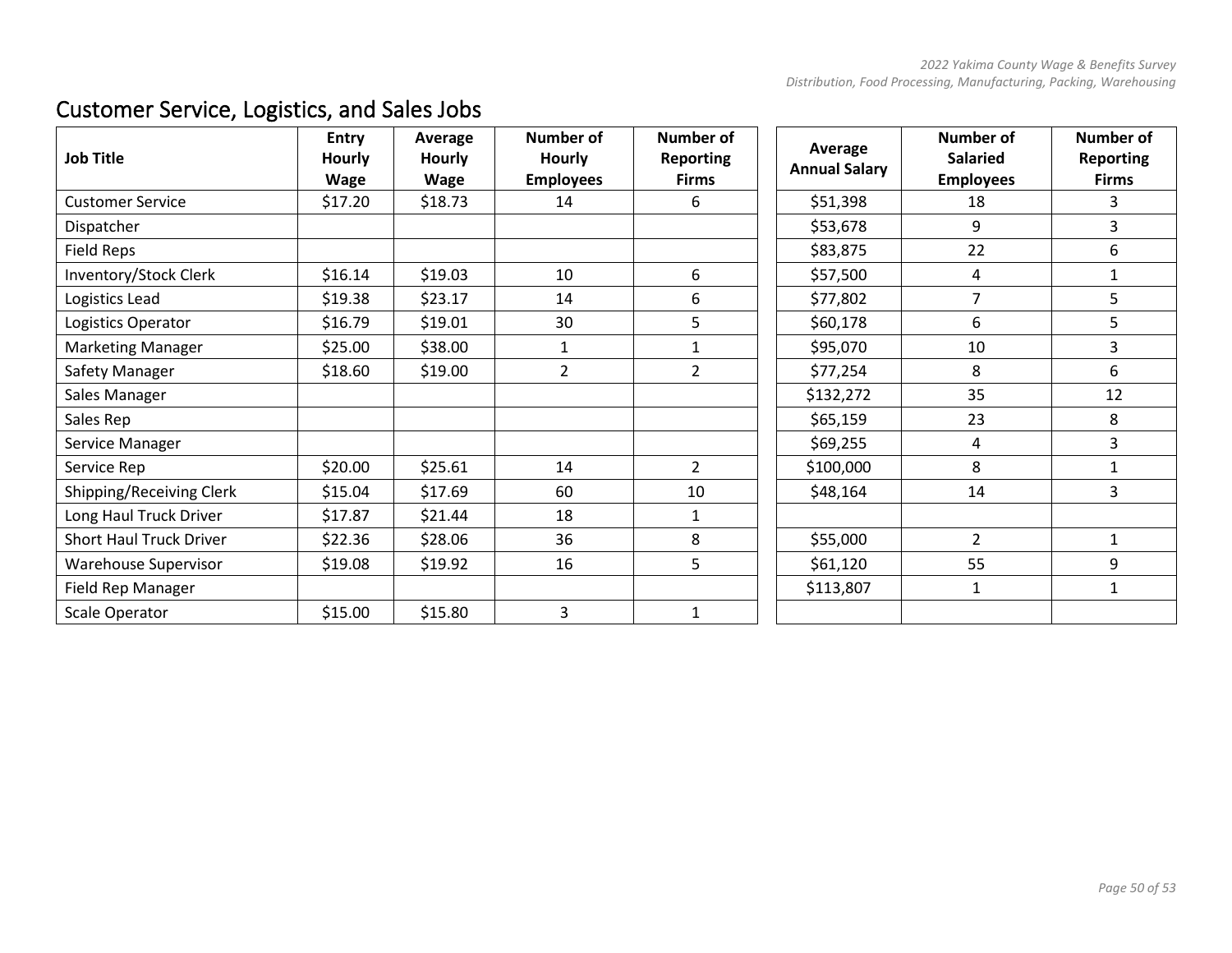## Engineering, Trades, and Technical Jobs

| Job Title                  | <b>Entry Hourly</b><br><b>Wage</b> | Average<br><b>Hourly Wage</b> | <b>Number of Hourly</b><br><b>Employees</b> | <b>Number of</b><br><b>Reporting Firms</b> | <b>Average Annual</b><br><b>Salary</b> | <b>Number of Salaried</b><br><b>Employees</b> | <b>Number of</b><br><b>Reporting Firms</b> |
|----------------------------|------------------------------------|-------------------------------|---------------------------------------------|--------------------------------------------|----------------------------------------|-----------------------------------------------|--------------------------------------------|
| Chemist                    |                                    |                               |                                             |                                            | \$60,100                               |                                               |                                            |
| Electrician                | \$25.93                            | \$31.35                       | 10                                          | 4                                          |                                        |                                               |                                            |
| Engineer                   | \$21.00                            | \$28.92                       | 12                                          |                                            | \$93,875                               | 8                                             |                                            |
| <b>Engineering Manager</b> |                                    |                               |                                             |                                            | \$119,860                              |                                               | 4                                          |
| Engineering Technician     |                                    |                               |                                             |                                            | \$89,200                               |                                               |                                            |
| Environmental Technician   |                                    |                               |                                             |                                            | \$92,800                               |                                               |                                            |
| Lab Technician             | \$17.66                            | \$20.06                       | 17                                          | 4                                          | \$47,000                               |                                               |                                            |
| Project Engineer           |                                    |                               |                                             |                                            | \$98,488                               | 4                                             |                                            |
| Tool Designer              |                                    |                               |                                             |                                            |                                        |                                               |                                            |
| <b>Electrician Trainee</b> | \$20.00                            | \$25.44                       | 3                                           |                                            |                                        |                                               |                                            |

### <span id="page-51-0"></span>Maintenance Jobs

<span id="page-51-1"></span>

| <b>Job Title</b>            | Entry<br>Hourly<br><b>Wage</b> | Average<br>Hourly<br><b>Wage</b> | Number of<br>Hourly<br><b>Employees</b> | Number of<br><b>Reporting</b><br><b>Firms</b> | Average<br><b>Annual Salary</b> | Number of<br><b>Salaried</b><br><b>Employees</b> | Number of<br><b>Reporting</b><br><b>Firms</b> |
|-----------------------------|--------------------------------|----------------------------------|-----------------------------------------|-----------------------------------------------|---------------------------------|--------------------------------------------------|-----------------------------------------------|
| Bldg. & Grounds Maintenance | \$17.25                        | \$19.00                          | 26                                      | 8                                             | \$46,100                        |                                                  |                                               |
| Janitor                     | \$15.65                        | \$17.19                          | 26                                      | 9                                             |                                 |                                                  |                                               |
| Maintenance General         | \$14.70                        | \$15.35                          | 319                                     | 8                                             | \$97,000                        |                                                  |                                               |
| Maintenance Manager         | \$24.75                        | \$31.78                          |                                         | 4                                             | \$86,403                        | 23                                               | 10                                            |
| Maintenance Mechanic        | \$19.69                        | \$23.37                          | 69                                      | 15                                            | \$70,000                        |                                                  |                                               |
| Boiler & Refrigeration      | \$29.67                        | \$35.02                          |                                         |                                               |                                 |                                                  |                                               |
| Lead Mechanic               | \$25.00                        | \$26.25                          |                                         |                                               |                                 |                                                  |                                               |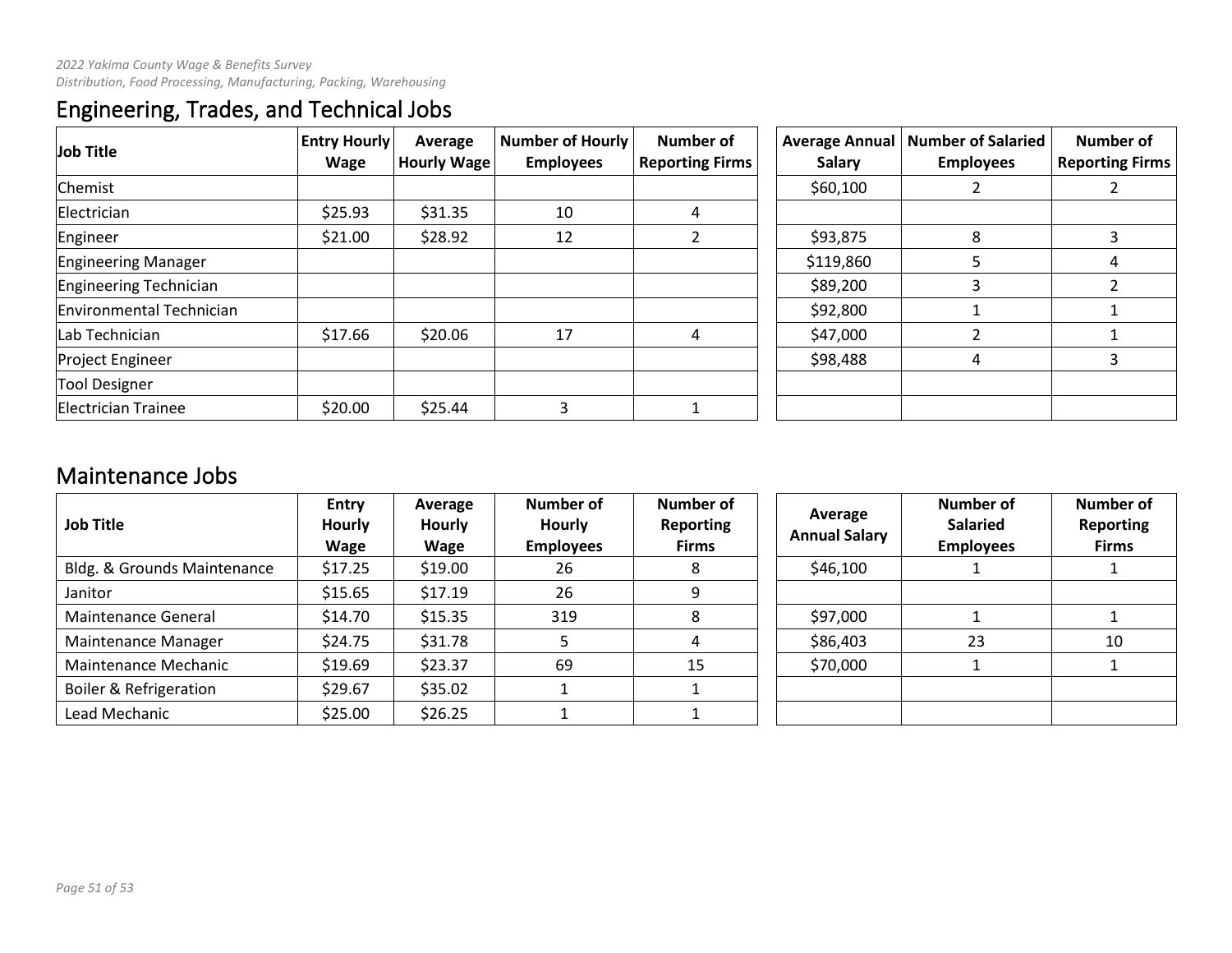## Production Jobs

<span id="page-52-0"></span>

| <b>Job Title</b>                      | <b>Entry</b><br>Hourly | Average<br>Hourly | <b>Number of</b><br><b>Hourly</b> | <b>Number of</b><br><b>Reporting</b> | Average              | <b>Number of</b><br><b>Salaried</b> | <b>Number of</b><br><b>Reporting</b> |  |
|---------------------------------------|------------------------|-------------------|-----------------------------------|--------------------------------------|----------------------|-------------------------------------|--------------------------------------|--|
|                                       | Wage                   | Wage              | <b>Employees</b>                  | <b>Firms</b>                         | <b>Annual Salary</b> | <b>Employees</b>                    | <b>Firms</b>                         |  |
| Assembler                             | \$15.80                | \$19.10           | 91                                | $\mathbf{3}$                         |                      |                                     |                                      |  |
| Chief Operator                        | \$21.37                | \$22.58           | $\overline{2}$                    | $\overline{2}$                       |                      |                                     |                                      |  |
| <b>CNC Machinist/Programmer</b>       | \$16.50                | \$21.00           | 10                                | $\mathbf{1}$                         |                      |                                     |                                      |  |
| <b>Department Manager</b>             | \$20.00                | \$23.00           | $\overline{2}$                    | $\mathbf{1}$                         | \$57,328             | 78                                  | $\overline{3}$                       |  |
| <b>Extruding Machine Operator</b>     | \$15.42                | \$20.50           | 60                                | $2^{\circ}$                          |                      |                                     |                                      |  |
| Food Service Worker                   |                        |                   |                                   |                                      |                      |                                     |                                      |  |
| Foreman                               | \$21.37                | \$30.15           | 29                                | $\overline{7}$                       |                      |                                     |                                      |  |
| Forklift Operator                     | \$16.80                | \$18.74           | 309                               | 15                                   |                      |                                     |                                      |  |
| <b>General Laborer</b>                | \$15.68                | \$16.54           | 1492                              | 18                                   |                      |                                     |                                      |  |
| <b>General Manager</b>                |                        | \$66.39           | $\overline{2}$                    | $2^{\circ}$                          | \$97,027             | 28                                  | $\overline{7}$                       |  |
| <b>Heavy Equipment Operator</b>       | \$16.60                | \$19.57           | 14                                | $\overline{2}$                       |                      |                                     |                                      |  |
| Line Supervisor                       | \$16.35                | \$18.79           | 18                                | 4                                    | \$65,774             | 78                                  | 5                                    |  |
| Loading Operator                      | \$18.33                | \$21.21           | 71                                | $\overline{2}$                       |                      |                                     |                                      |  |
| Machine Operator - no set up          | \$16.56                | \$17.42           | 48                                | $\overline{\mathbf{4}}$              |                      |                                     |                                      |  |
| Machine Operator - with set up        | \$15.00                | \$20.00           | 6                                 | $\mathbf{1}$                         |                      |                                     |                                      |  |
| <b>Materials Handler</b>              | \$16.65                | \$23.49           | 132                               | $\overline{4}$                       |                      |                                     |                                      |  |
| <b>Operations Manager</b>             | \$35.00                | \$35.00           | $\mathbf{1}$                      | $\mathbf{1}$                         | \$97,711             | 29                                  | 8                                    |  |
| <b>Operator - Chemical Production</b> | \$17.00                | \$18.00           | 3                                 | $\mathbf{1}$                         |                      |                                     |                                      |  |
| Packer/Picker                         | \$14.37                | \$21.68           | 910                               | 5                                    |                      |                                     |                                      |  |
| Plant Manager                         | \$22.00                | \$29.26           | 3                                 | $\overline{3}$                       | \$125,374            | 15                                  | $\overline{7}$                       |  |
| Product Manager                       |                        |                   |                                   |                                      | \$89,368             | 15                                  | $\mathbf{3}$                         |  |
| <b>Product Control Coordinator</b>    |                        |                   |                                   |                                      |                      |                                     |                                      |  |
| <b>Production Manager</b>             | \$24.35                | \$28.46           | 5                                 | $\overline{2}$                       | \$80,892             | 12                                  | 5                                    |  |
| <b>Production Operator</b>            | \$18.08                | \$22.49           | 37                                | $\overline{2}$                       |                      |                                     |                                      |  |
| Project Manager                       |                        |                   |                                   |                                      | \$86,977             | 6                                   | $\overline{2}$                       |  |
| Shop Manager                          | \$18.00                | \$22.00           | 4                                 | $\mathbf{1}$                         | \$82,000             | $\mathbf{1}$                        | $\mathbf{1}$                         |  |
| Team Leader                           | \$20.84                | \$21.85           | 59                                | 6                                    |                      |                                     |                                      |  |
| <b>Tool Machinist</b>                 | \$20.00                | \$24.37           | 3                                 | $\overline{2}$                       |                      |                                     |                                      |  |